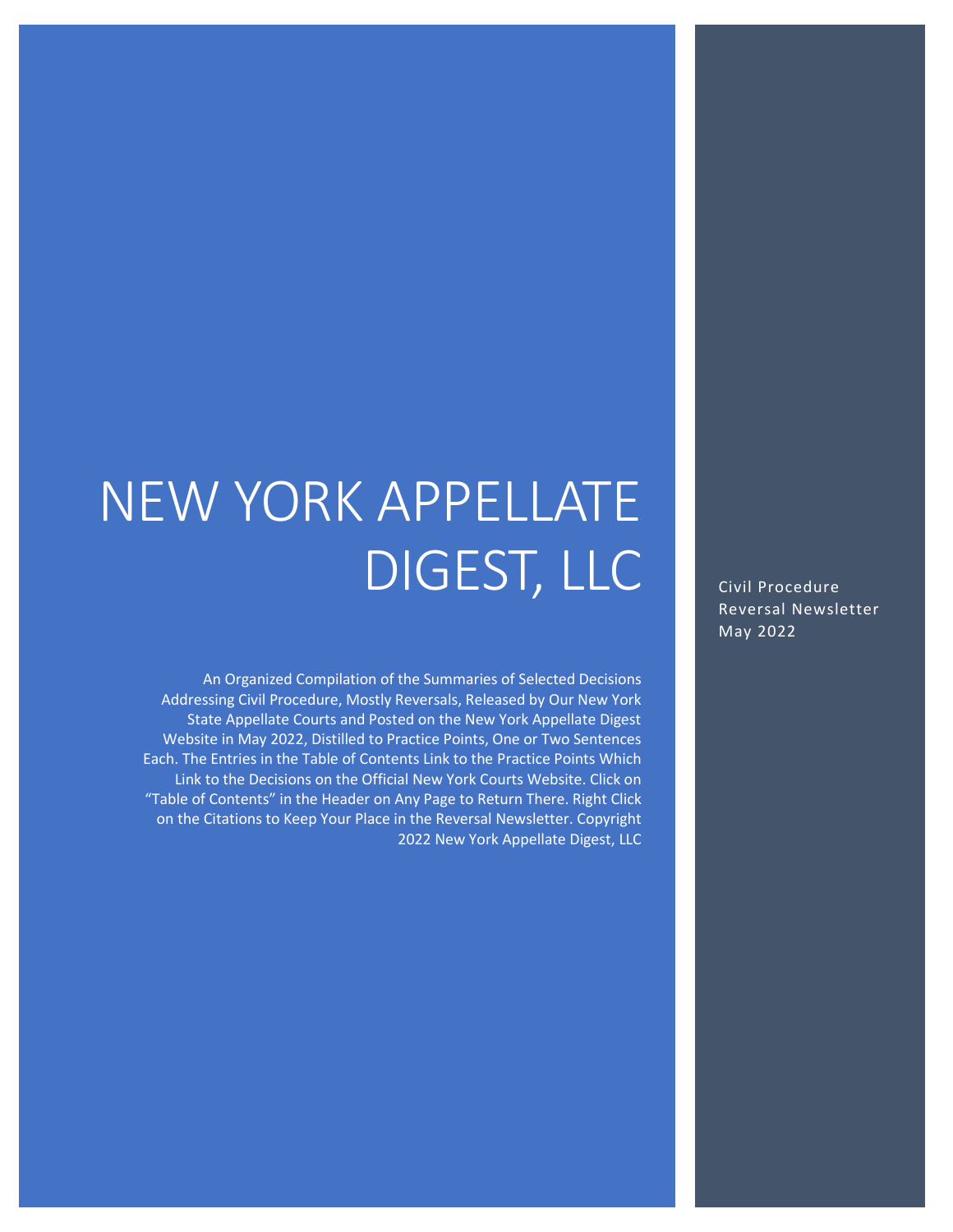## <span id="page-1-0"></span>**Contents**

| DEFENDANT RAISED A QUESTION OF FACT WHETHER THE ADDRESS AT WHICH SERVICE OF PROCESS WAS<br>ATTEMPTED WAS DEFENDANT'S ACTUAL PLACE OF BUSINESS; AN AFFIDAVIT OF SERVICE MAY NOT BE                                                                                                                                                                                                                                                                        |
|----------------------------------------------------------------------------------------------------------------------------------------------------------------------------------------------------------------------------------------------------------------------------------------------------------------------------------------------------------------------------------------------------------------------------------------------------------|
|                                                                                                                                                                                                                                                                                                                                                                                                                                                          |
| PLAINTIFFS WERE ENTITLED TO AMEND THE BILL OF PARTICULARS TO THE EXTENT THE AMENDMENT<br>AMPLIFIED THE ALLEGATIONS ALREADY MADE WITHOUT OBJECTION IN THE SUPPLEMENTAL BILL OF                                                                                                                                                                                                                                                                            |
|                                                                                                                                                                                                                                                                                                                                                                                                                                                          |
| A MONETARY PENALTY IMPOSED UPON PLAINTIFF'S ATTORNEY, AS OPPOSED TO DISMISSAL OF THE<br>COMPLAINT, WAS THE APPROPRIATE SANCTION FOR PLAINTIFF'S FAILURE TO PROVIDE DISCOVERY                                                                                                                                                                                                                                                                             |
|                                                                                                                                                                                                                                                                                                                                                                                                                                                          |
| PLAINTIFF'S COUNSEL SHOULD HAVE BEEN HELD IN CRIMINAL CONTEMPT FOR ISSUING SUBPOENAS IN<br>DEFIANCE OF AN ORDER STAYING THE PROCEEDINGS; DIFFERENCE BETWEEN CIVIL AND CRIMINIAL                                                                                                                                                                                                                                                                          |
|                                                                                                                                                                                                                                                                                                                                                                                                                                                          |
| WHEN A PARTY BRINGS A MOTION TO CHANGE VENUE IN THE COUNTY TO WHICH THE PARTY WANTS<br>VENUE CHANGED, AS OPPOSED TO THE COUNTY WHERE THE ACTION WAS STARTED, THE PARTY MUST<br>USE THE SPECIAL PROCEDURE IN CPLR 511 (A) AND (B), WHICH REQUIRES MAKING A DEMAND ON THE<br>OTHER PARTY BEFORE BRINGING A MOTION; HERE THE SPECIAL PROCEDURE WAS NOT USED, THE<br>MOTION TO CHANGE VENUE WAS MADE IN THE "WRONG COUNTY" AND SHOULD HAVE BEEN DISMISSED    |
| CHILD VICTIMS ACT, NON-RESIDENT PLAINTIFF, STATUTE OF LIMIITATIONS, BORROWING STATUTE.  8                                                                                                                                                                                                                                                                                                                                                                |
| PLAINTIFF, A FLORIDA RESIDENT, ALLEGEDLY WAS ABUSED BY A PRIEST IN FLORIDA IN 1983 AND 1984;<br>PLAINTIFF SUED THE DIOCESE OF BROOKLYN BECAUSE THE PRIEST WHO ALLEGEDLY ABUSED HIM WAS<br>TRANSFERRED FROM BROOKLYN TO FLORIDA, ALLEGEDLY BECAUSE OF SEXUAL MISCONDUCT WITH<br>CHILDREN; THE CHILD VICTIMS ACT DOES NOT APPLY TO THE NONRESIDENT PLAINTIFF AND THE<br>BORROWING STATUTE DOES APPLY; THEREFORE FLORIDA'S FOUR-YEAR STATUTE OF LIMITATIONS |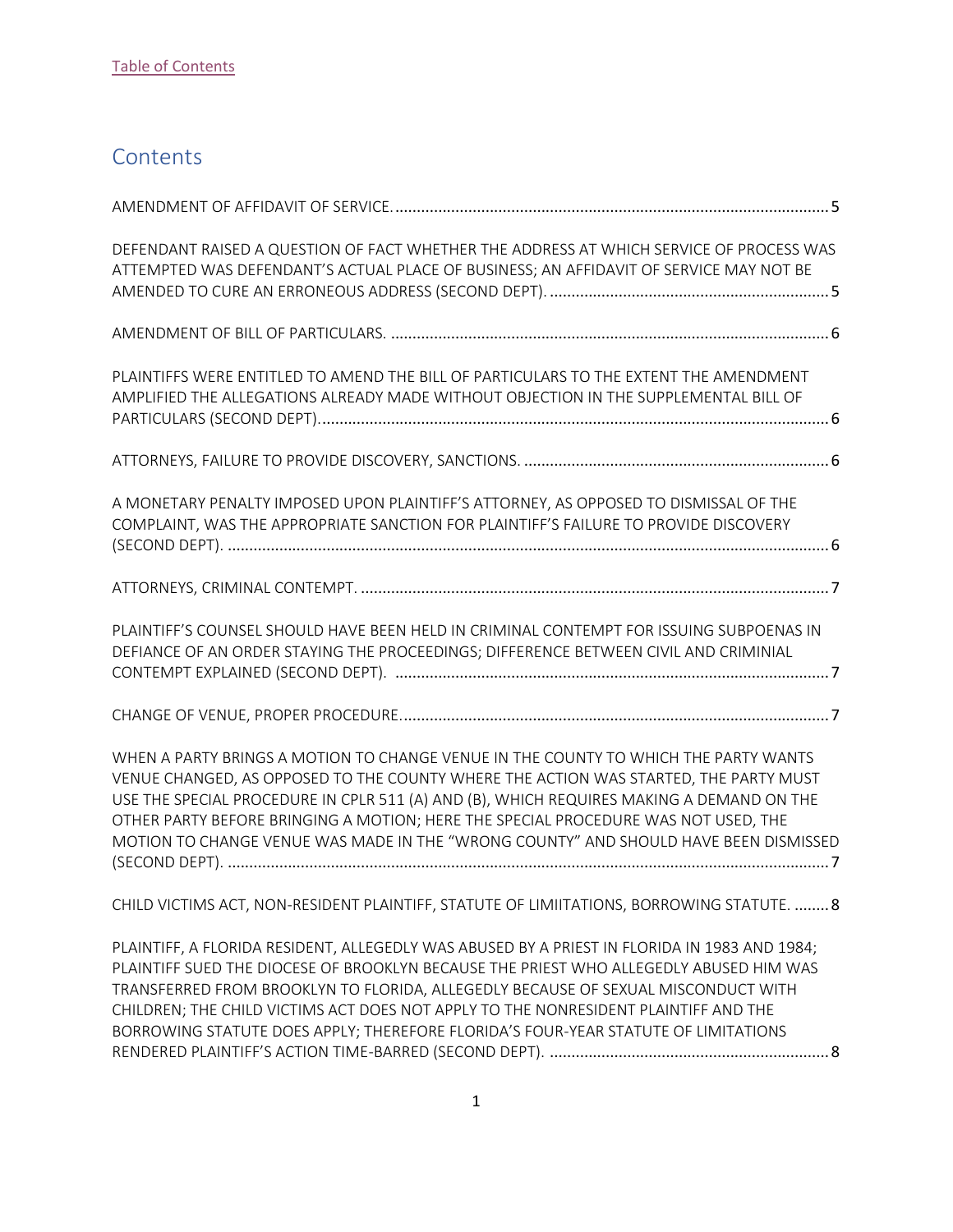| CLAIMANTS' MOTION FOR LEAVE TO FILE AND SERVE A LATE NOTICE OF CLAIM IN THIS CONSTRUCTION-                                                                                                                                                                                      |
|---------------------------------------------------------------------------------------------------------------------------------------------------------------------------------------------------------------------------------------------------------------------------------|
| CRIMINAL LAW, CIVIL DISCOVERY NOT PRECLUDED BY PARALLEL CRIMINAL INVESTIGATION 9                                                                                                                                                                                                |
| SUPREME COURT PROPERLY REFUSED TO QUASH SUPBOENAS ISSUED BY THE OFFICE OF THE ATTORNEY<br>GENERAL (OAG) TO THE TRUMP ORGANIZATION IN THE OAG'S FRAUD INVESTIGATION; THE FACT THAT<br>THERE IS A RELATED CRIMINAL INVESTIGATION DOES NOT PRECLUDE CIVIL DISCOVERY (FIRST DEPT) 9 |
| DISMISSAL WITHOUT PREJUDICE, BREACH OF FORUM SELECTION CLAUSE, ATTORNEY'S FEES 10                                                                                                                                                                                               |
| A DISMISSAL WITHOUT PREJUDICE IS NOT A FINAL DETERMINATION ON THE MERITS AND IS NOT SUBJECT<br>TO COLLATERAL ESTOPPEL; ATTORNEY'S FEES ARE APPROPRIATE DAMAGES IN AN ACTION FOR BREACH                                                                                          |
|                                                                                                                                                                                                                                                                                 |
| THE VALIDATING PETITION SHOULD NOT HAVE BEEN DISMISSED ON THE GROUND THE PETITION WAS<br>NOT VERIFIED; THE FAILURE TO RAISE THE OBJECTION WITH DUE DILIGENCE WAIVED IT; ALTHOUGH THE<br>LANGUAGE IN THE PETITION WAS NOT EXACTLY THAT IN CPLR 3021, THE PETITION WAS IN FACT    |
| EXPERT DISCLOSURE, TREATING PHYSICIAN, THIRD DEPARTMENT'S UNIQUE REQUIREMENTS 11                                                                                                                                                                                                |
| CLAIMANT'S ATTORNEY WAS NOT AWARE OF THE THIRD DEPARTMENT'S UNIQUE REQUIREMENT OF<br>FULL EXPERT-WITNESS DISCLOSURE FOR A TREATING PHYSICIAN; THAT WAS AN ADEQUATE EXCUSE FOR                                                                                                   |
|                                                                                                                                                                                                                                                                                 |
| ALTHOUGH FATHER FAILED TO APPEAR, HIS COUNSEL APPEARED AND FATHER WAS THEREFORE NOT IN<br>DEFAULT; BECAUSE FATHER WAS NOT IN DEFAULT, APPEAL IS NOT PRECLUDED (FOURTH DEPT) 11                                                                                                  |
|                                                                                                                                                                                                                                                                                 |
| TO CHALLENGE THE BANK'S STANDING TO FORECLOSE THE DEFENDANT MUST ASSERT THE LACK OF<br>STANDING AS AN AFFIRMATIVE DEFENSE; MERELY DENYING THE RELEVANT ALLEGATIONS IN THE                                                                                                       |
| FORECLOSURE, REAL PROPERTY ACTIONS AND PROCEEDINGS LAW (RPAPL), STATUTE OF LIMITATIONS,<br>ONLY AN EXPLICIT ACKNOWLEDGMENT OF THE MORTGAGE DEBT WILL REVIVE AN EXPIRED STATUTE OF                                                                                               |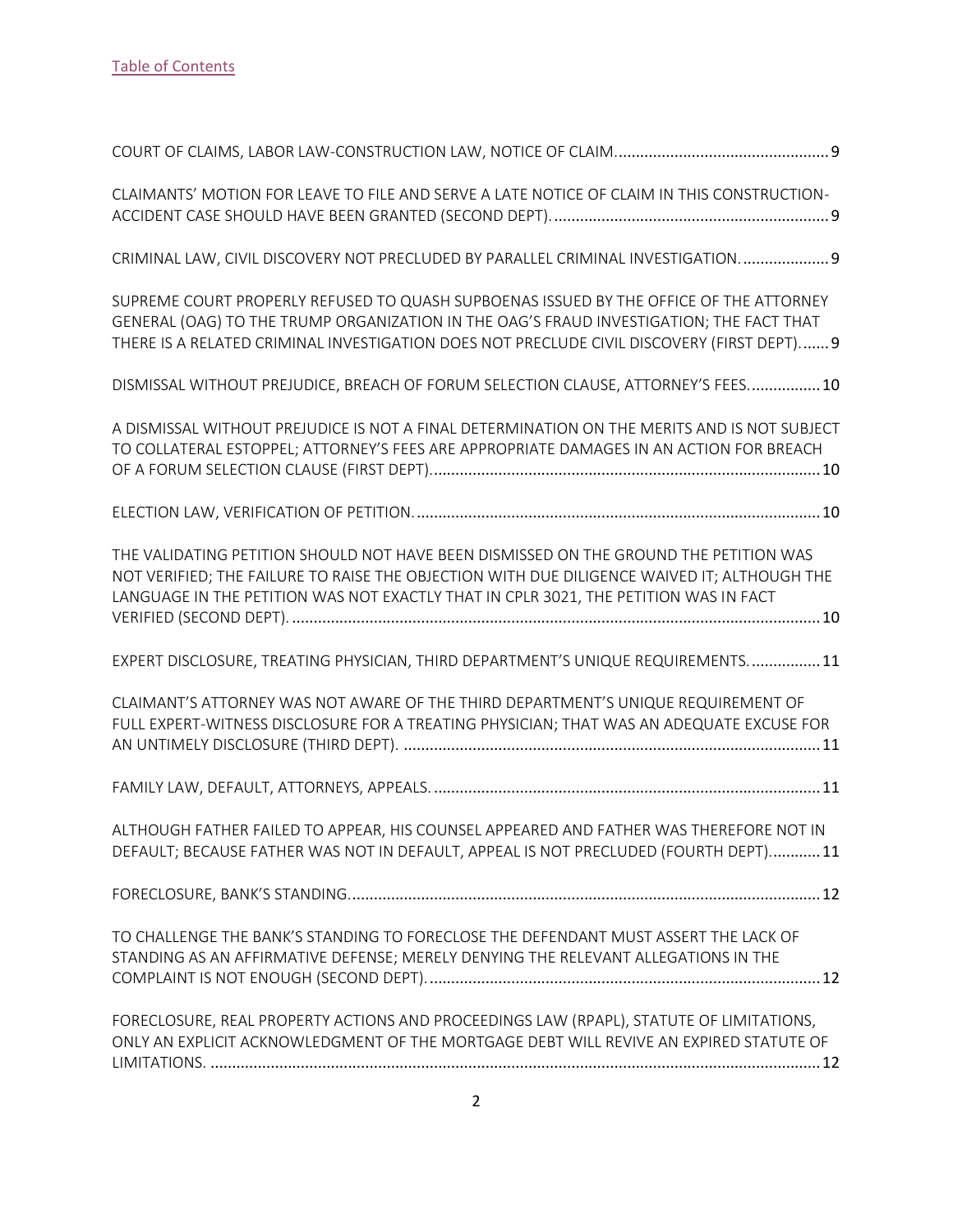| ONLY AN EXPRESS ACKNOWLEDEMENT OF THE MORTGAGE DEBT PURSUANT TO GENERAL OBLIGATIONS<br>LAW 17-105 COULD REVIVE OR TOLL THE STATUTE OF LIMITATIONS IN THIS FORECLOSURE ACTION; THE<br>REFERENCES TO THE MORTGAGE DEBT IN FINANCIAL STATEMENTS AND TAX RETURNS PROVIDED TO THE   |
|--------------------------------------------------------------------------------------------------------------------------------------------------------------------------------------------------------------------------------------------------------------------------------|
|                                                                                                                                                                                                                                                                                |
| PETITIONER DEMONSTRATED A GOOD FAITH EFFORT TO TIMELY FILE AND SERVE HIS OPPOSITION PAPERS<br>AND DEMONSTRATED A POTENTIALLY MERITORIOUS CAUSE OF ACTION; SUPREME COURT HAD REFUSED<br>TO CONSIDER THE OPPOSITION PAPERS BEFORE ISSUING ITS ORDER DISMISSING THE PETITION; THE |
|                                                                                                                                                                                                                                                                                |
| ABSENT "EXTRAORDINARY CIRCUMSTANCES," A JUDGE DOES NOT HAVE THE AUTHORITY TO, SUA                                                                                                                                                                                              |
| LIMITED LIABILITY COMPANY LAW, REAL PROPERTY LAW, DEFAULT, LIS PENDENS.  14                                                                                                                                                                                                    |
| THE LLC'S FAILURE TO CHANGE THE ADDRESS ON FILE WITH THE SECRETARY OF STATE IS NOT A<br>SUFFICIENT EXCUSE FOR A DEFAULT; PARTIES TO WHICH THE SUBJECT PROPERTY WAS TRANSFERRED<br>AFTER THE LIS PENDENS WAS FILED ARE NOT NECESSARY PARTIES BECAUSE THEY ARE BOUND BY THE      |
|                                                                                                                                                                                                                                                                                |
| NEW YORK DID NOT HAVE LONG-ARM JURISDICTION OVER A BAVARIAN STEM DONOR REGISTRY<br>INVOLVED IN DECEDENT'S PHYSICIANS' SEARCH FOR A BONE-MARROW MATCH TO TREAT LEUKEMIA                                                                                                         |
|                                                                                                                                                                                                                                                                                |
| PLAINTIFF, A TEXAS RESIDENT WHO WAS A FLIGHT ATTENDANT FOR 30 YEARS WITH MONTHLY STAY-<br>OVERS IN NEW YORK, DEMONSTRATED NEW YORK HAD LONG-ARM JURISDICTION OVER THE NEW JERSEY<br>COMPANY WHICH MANUFACTURED AND DISTRIBUTED TALCUM POWDER PLAINTIFF USED; THE TALCUM        |
|                                                                                                                                                                                                                                                                                |
| WHEN THE FAILURE TO PRESENT FACTS IN A PRIOR MOTION IS NOT JUSTIFIED, THE SECOND MOTION<br>DOES NOT FIT THE CRITERIA FOR A MOTION TO RENEW OR AN ALLOWABLE SUCCESSIVE SUMMARY                                                                                                  |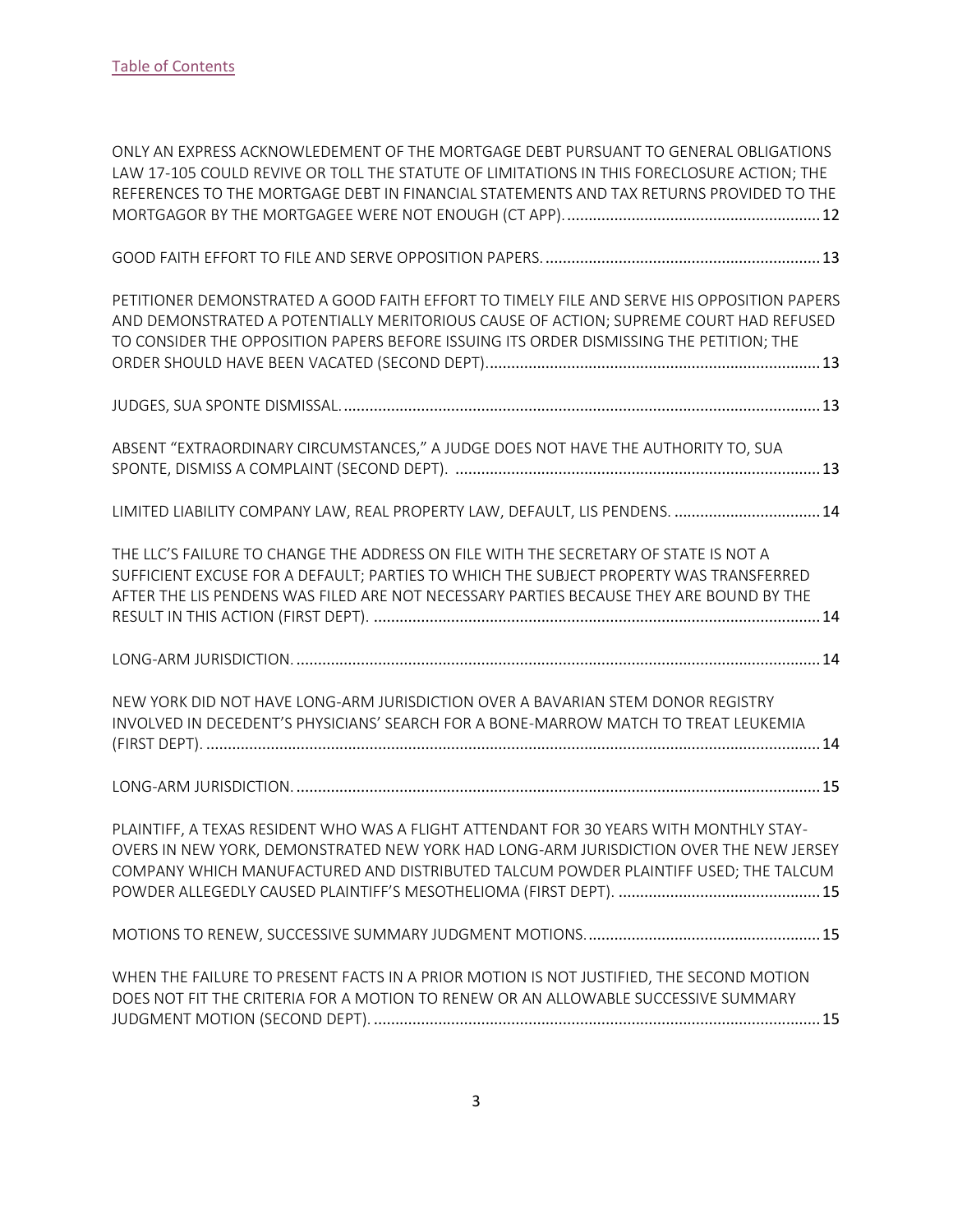| THE FRAUD CAUSE OF ACTION SHOULD NOT HAVE BEEN DISMISSED BECAUSE IT WAS NOT DUPLICATIVE<br>OF THE BREACH OF CONTRACT CAUSE OF ACTION; CRITERIA EXPLAINED (FIRST DEPT).  16                                                                                                                                                                                                                                                                                |
|-----------------------------------------------------------------------------------------------------------------------------------------------------------------------------------------------------------------------------------------------------------------------------------------------------------------------------------------------------------------------------------------------------------------------------------------------------------|
|                                                                                                                                                                                                                                                                                                                                                                                                                                                           |
| PLAINTIFF'S CLAIM FOR PUNITIVE DAMAGES IN THIS BREACH OF AN INSURANCE CONTRACT ACTION                                                                                                                                                                                                                                                                                                                                                                     |
|                                                                                                                                                                                                                                                                                                                                                                                                                                                           |
| PLAINTIFF WAS SEEKING THE PROCEEDS OF A JOINT VENTURE, WHICH, UNDER PARTNERSHIP LAW,<br>INVOLVES PERSONAL PROPERTY, NOT REAL PROPERTY; PLAINTIFF HAD NO INTEREST IN THE REAL<br>PROPERTY WHICH WAS TO BE USED AS AN INN OPERATED AS A JOINT VENTURE; THERFORE THE LIS<br>PENDENS FILED BY PLAINTIFF SHOULD HAVE BEEN CANCELLED (FOURTH DEPT). 17                                                                                                          |
|                                                                                                                                                                                                                                                                                                                                                                                                                                                           |
| THE RELATION-BACK DOCTRINE DID NOT APPLY TO SAVE THE AMENDED PETITION CHALLENGING A USE<br>VARIANCE; THE INTITIAL PETITION FAILED TO NAME A NECESSARY PARTY WHO WAS KNOWN TO THE<br>PETITIONERS AND WAS DISMISSED ON THAT GROUND; THE AMENDED PEITITION, WHICH NAMED THE<br>NECESSARY PARTY, WAS DISMISSED AS TIME-BARRED; BECAUSE THE PETITIONERS HAD NO DOUBT<br>ABOUT WHO THE NECESSARY PARTY WAS AND HAD NAMED HER IN A PRIOR PETITION, THE RELATION- |
| REPLIES, EVIDENCE FIRST PRESENTED IN REPLY, LABOR LAW-CONSTRUCTION LAW, WORKERS'                                                                                                                                                                                                                                                                                                                                                                          |
| PLAINTIFF'S SUMMARY JUDGMENT MOTION ON HIS LABOR LAW 241(6) CAUSE OF ACTION SHOULD HAVE<br>BEEN DENIED BECAUSE IT WAS BASED ON EVIDENCE FIRST PRESENTED IN REPLY; PLAINTIFF WAS<br>COLLATERALY ESTOPPED FROM CLAIMING TRAUMATIC BRAIN INJURY AND COGNITIVE DISORDER BY THE                                                                                                                                                                                |
|                                                                                                                                                                                                                                                                                                                                                                                                                                                           |
| HERE THE DOCTRINE OF RES JUDICATA PRECLUDED PLAINTIFF'S FRAUDULENT CONVEYANCE ACTION; THE<br>CAUSE OF ACTION COULD HAVE BEEN RAISED IN THE PRIOR ACTION WHICH WAS DISMISSED (FIRST                                                                                                                                                                                                                                                                        |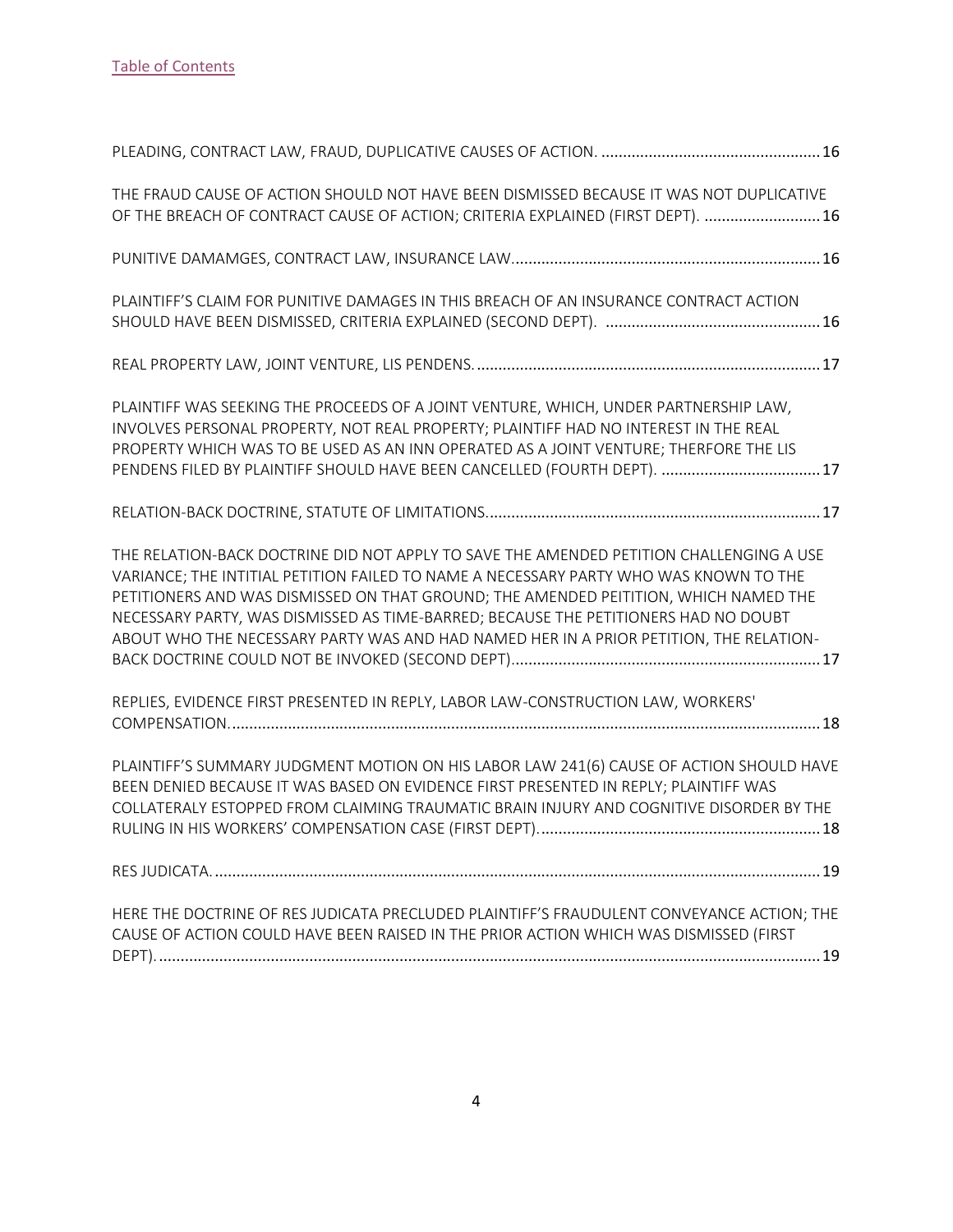| SECURITIES, THE STRICT PLEADING REQUIREMENTS FOR FRAUD DO NOT APPLY TO VIOLATIONS OF                                                                                                                                                                                                                                                                                                                                                        |
|---------------------------------------------------------------------------------------------------------------------------------------------------------------------------------------------------------------------------------------------------------------------------------------------------------------------------------------------------------------------------------------------------------------------------------------------|
| PLAINTIFFS STATED CAUSES OF ACTION FOR VIOLATIONS OF THE SECURITIES ACT BASED UPON<br>ALLEGEDLY MISLEADING INFORMATION IN THE SECONDARY PUBLIC OFFERING (SPO) (FIRST DEPT). 19                                                                                                                                                                                                                                                              |
|                                                                                                                                                                                                                                                                                                                                                                                                                                             |
| PLAINTIFF WAS STRUCK BY A NEW JERSEY TRANSIT CORP (NJT) BUS IN NEW YORK; NJT IS AN ARM OF THE<br>STATE OF NEW JERSEY AND THE SOVEREIGN IMMUNITY DOCTRINE APPLIES; HOWEVER, UNDER NEW<br>JERSEY LAW PLANTIFF CANNOT SUE IN NEW JERSEY BECAUSE THE CAUSE OF ACTION DID NOT ARISE<br>THERE; APPLYING THE FORUM NON CONVENIENS DOCTRINE AS AN ANALYTICAL FRAMEWORK,<br>PLAINTIFF'S NEW YORK LAWSUIT WAS ALLOWED TO GO FORWARD (FIRST DEPT).  20 |
|                                                                                                                                                                                                                                                                                                                                                                                                                                             |
| DEFENDANT'S UNTIMELY ANSWER WAS REJECTED BY PLAINTIFF BUT PLAINTIFF DEEMED THE ANSWER TO<br>BE A NOTICE OF APPEARANCE; DEFENDANT DID NOT OBJECT; AN APPEARANCE IS THE EQUIVALENT OF<br>SERVICE OF A SUMMONS; THEREFORE DEFENDANT WAIVED THE LACK-OF-PERSONAL-JURISDICTION                                                                                                                                                                   |

<span id="page-5-0"></span>AMENDMENT OF AFFIDAVIT OF SERVICE.

<span id="page-5-1"></span>DEFENDANT RAISED A QUESTION OF FACT WHETHER THE ADDRESS AT WHICH SERVICE OF PROCESS WAS ATTEMPTED WAS DEFENDANT'S ACTUAL PLACE OF BUSINESS; AN AFFIDAVIT OF SERVICE MAY NOT BE AMENDED TO CURE AN ERRONEOUS ADDRESS (SECOND DEPT).

[Jampolskaya v Ilona Genis, MD, P.C., 2022 NY Slip Op 03104, Second Dept 5-](https://nycourts.gov/reporter/3dseries/2022/2022_03104.htm) [11-22](https://nycourts.gov/reporter/3dseries/2022/2022_03104.htm)

Practice Point: An affidavit of service may be amended, but not to correct the wrong address.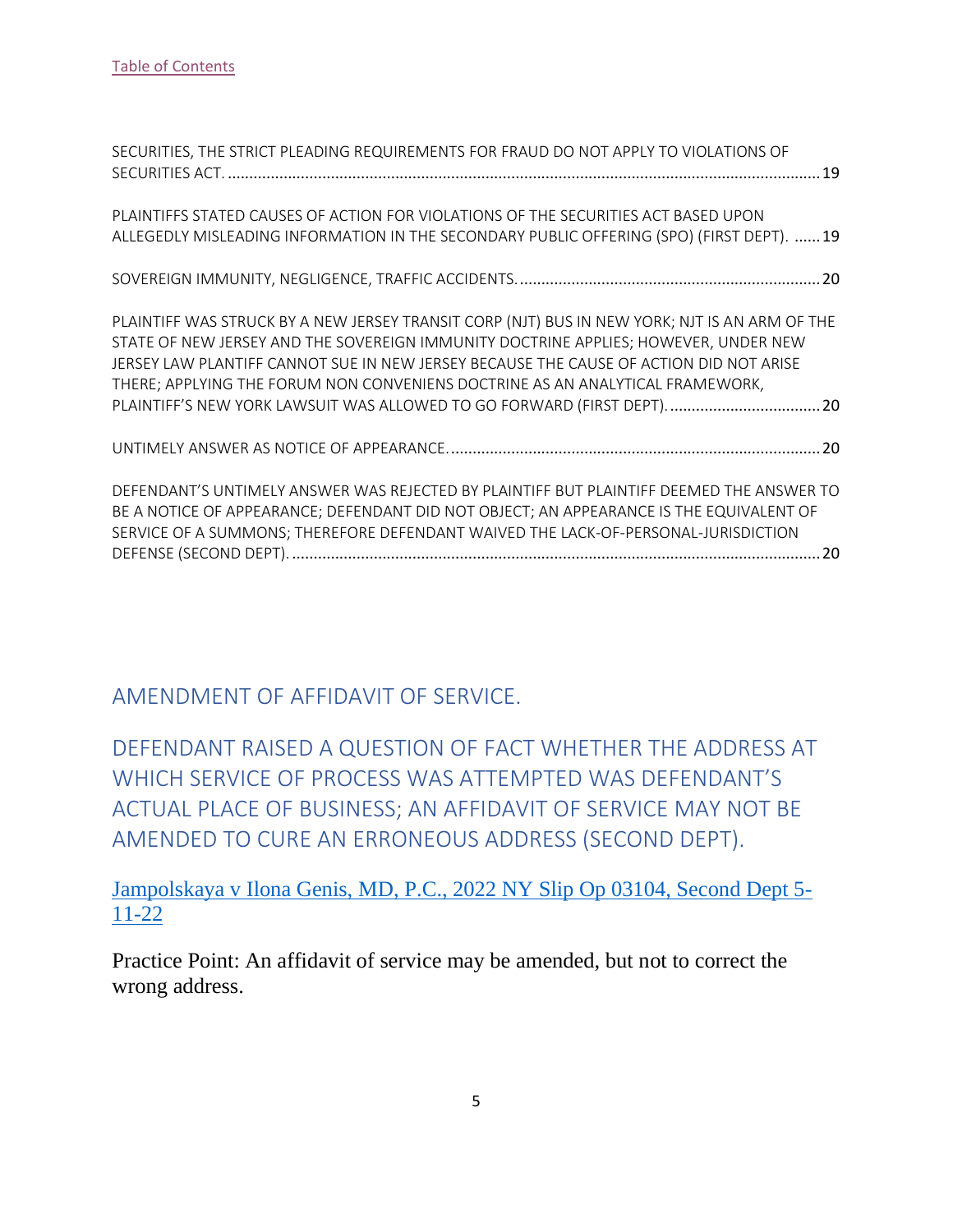<span id="page-6-0"></span>AMENDMENT OF BILL OF PARTICULARS.

<span id="page-6-1"></span>PLAINTIFFS WERE ENTITLED TO AMEND THE BILL OF PARTICULARS TO THE EXTENT THE AMENDMENT AMPLIFIED THE ALLEGATIONS ALREADY MADE WITHOUT OBJECTION IN THE SUPPLEMENTAL BILL OF PARTICULARS (SECOND DEPT).

[B. E. M. v Warwick Val. Cent. Sch. Dist., 2022 NY Slip Op 02990, Second Dept](https://nycourts.gov/reporter/3dseries/2022/2022_02990.htm)  [5-4-22](https://nycourts.gov/reporter/3dseries/2022/2022_02990.htm)

Practice Point: Here plaintiffs were entitled to amend the supplemental bill of particulars to the extent the amendment amplified allegations already made without objection in the supplemental bill of particulars.

<span id="page-6-2"></span>ATTORNEYS, FAILURE TO PROVIDE DISCOVERY, SANCTIONS.

<span id="page-6-3"></span>A MONETARY PENALTY IMPOSED UPON PLAINTIFF'S ATTORNEY, AS OPPOSED TO DISMISSAL OF THE COMPLAINT, WAS THE APPROPRIATE SANCTION FOR PLAINTIFF'S FAILURE TO PROVIDE DISCOVERY (SECOND DEPT).

[Cook v SI Care Ctr., 2022 NY Slip Op 03225, Second Dept 5-18-22](https://nycourts.gov/reporter/3dseries/2022/2022_03225.htm)

Practice Point: Here a monetary penalty imposed personally upon plaintiff's attorney, as opposed to dismissal of the complaint, was deemed the appropriate penalty for plaintiff's failure to provide discovery.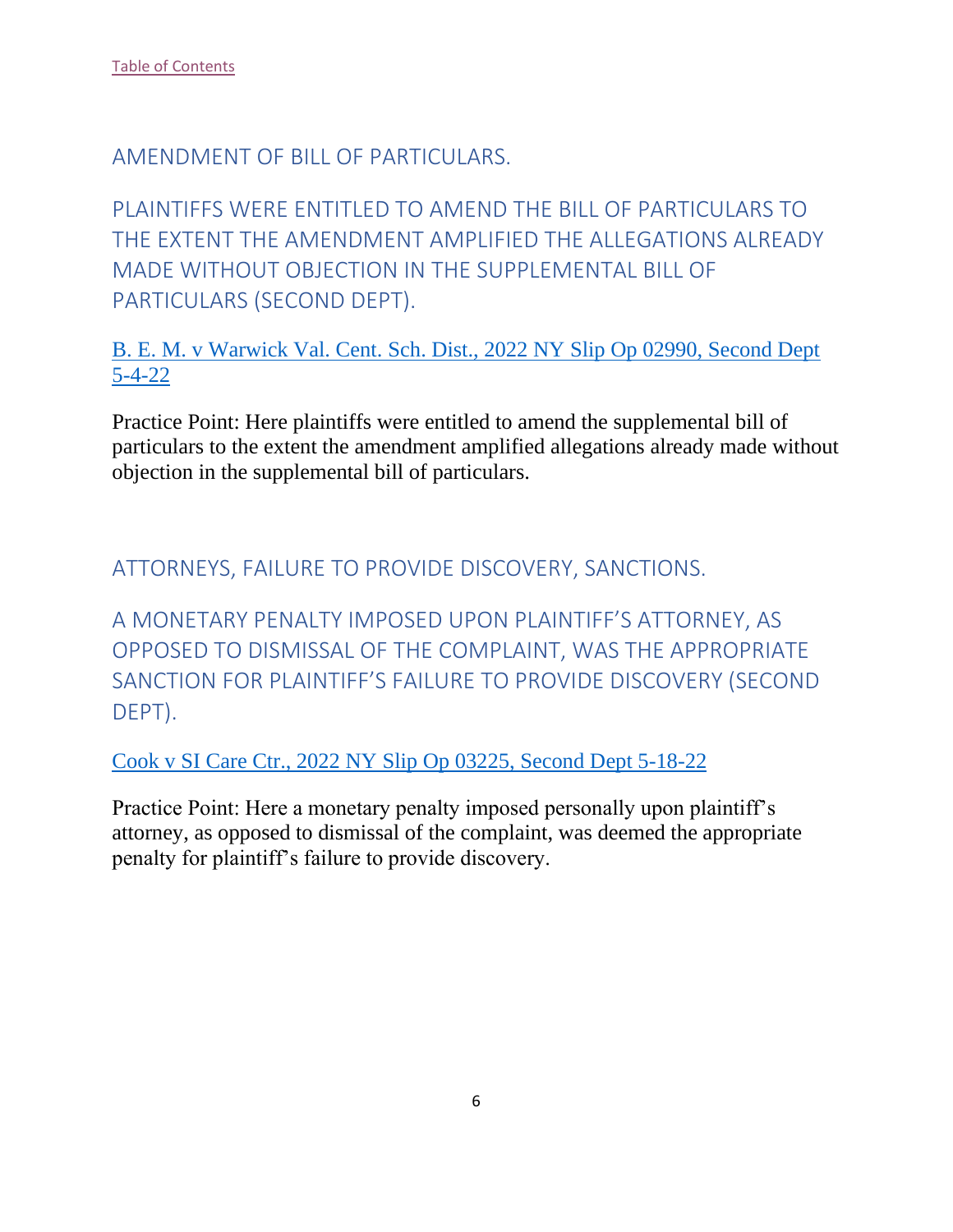<span id="page-7-0"></span>ATTORNEYS, CRIMINAL CONTEMPT.

<span id="page-7-1"></span>PLAINTIFF'S COUNSEL SHOULD HAVE BEEN HELD IN CRIMINAL CONTEMPT FOR ISSUING SUBPOENAS IN DEFIANCE OF AN ORDER STAYING THE PROCEEDINGS; DIFFERENCE BETWEEN CIVIL AND CRIMINIAL CONTEMPT EXPLAINED (SECOND DEPT).

[Madigan v Berkeley Capital, LLC, 2022 NY Slip Op 03237, Second Dept 5-18-22](https://nycourts.gov/reporter/3dseries/2022/2022_03237.htm)

Practice Point: Criminal contempt seeks to vindicate the authority of the court. Therefore no showing of prejudice is required. Here plaintiff's counsel issued subpoenas in defiance of an order of the court. A \$10,000 sanction for criminal contempt was imposed on the attorney by the appellate court.

## <span id="page-7-2"></span>CHANGE OF VENUE, PROPER PROCEDURE.

<span id="page-7-3"></span>WHEN A PARTY BRINGS A MOTION TO CHANGE VENUE IN THE COUNTY TO WHICH THE PARTY WANTS VENUE CHANGED, AS OPPOSED TO THE COUNTY WHERE THE ACTION WAS STARTED, THE PARTY MUST USE THE SPECIAL PROCEDURE IN CPLR 511 (A) AND (B), WHICH REQUIRES MAKING A DEMAND ON THE OTHER PARTY BEFORE BRINGING A MOTION; HERE THE SPECIAL PROCEDURE WAS NOT USED, THE MOTION TO CHANGE VENUE WAS MADE IN THE "WRONG COUNTY" AND SHOULD HAVE BEEN DISMISSED (SECOND DEPT).

#### [Allen v Morningside Acquisition I, LLC, 2022 NY Slip Op 03219, Second Dept 5-](https://nycourts.gov/reporter/3dseries/2022/2022_03219.htm) [18-22](https://nycourts.gov/reporter/3dseries/2022/2022_03219.htm)

Practice Point: Here the party made a motion to change venue in the county to which the party wanted venue changed. That was deemed the "wrong county" and the motion was dismissed because the party did not first use the special procedure in CPLR 511 (a) an (b) which requires making a demand on the other party before bringing the motion.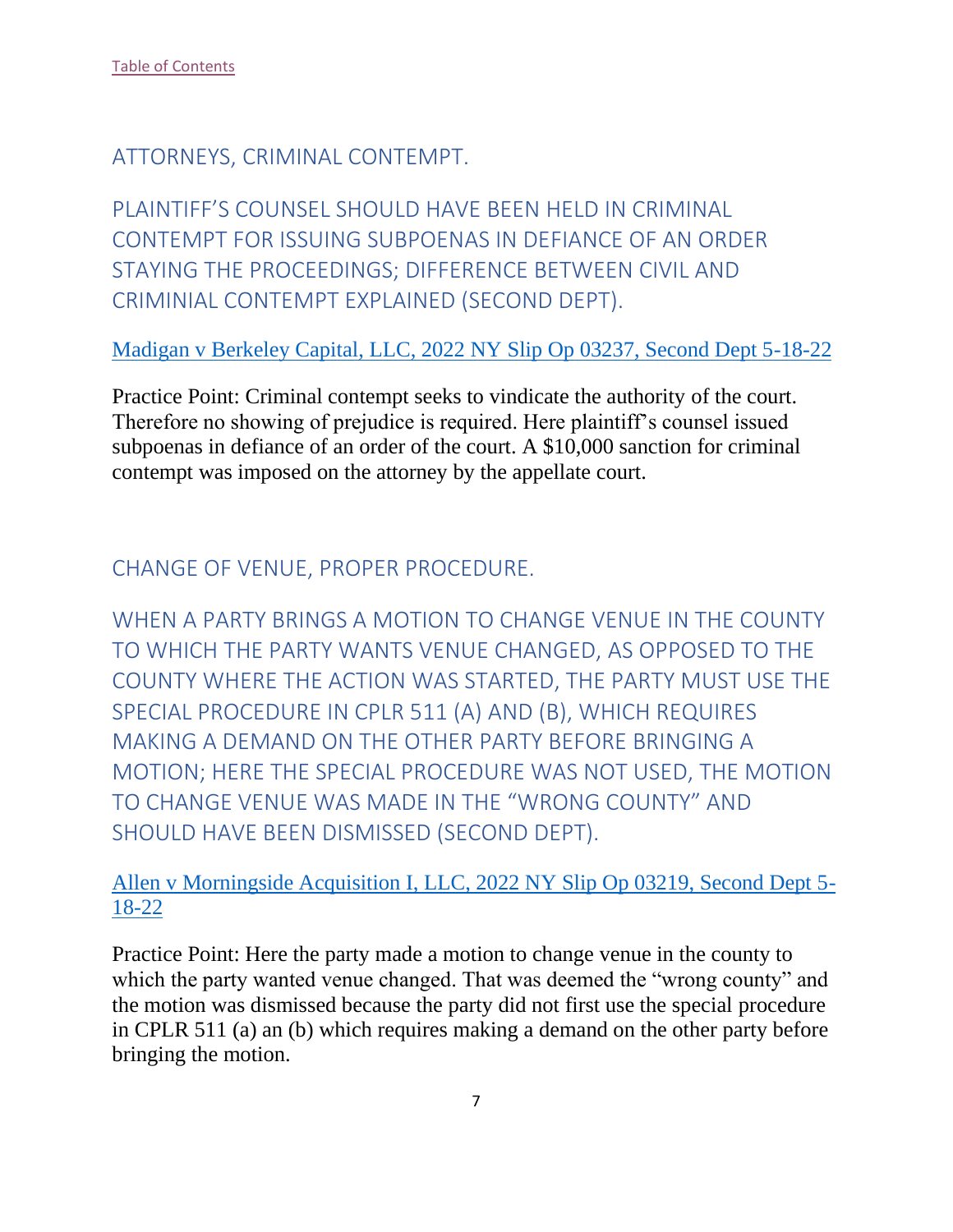<span id="page-8-0"></span>CHILD VICTIMS ACT, NON-RESIDENT PLAINTIFF, STATUTE OF LIMIITATIONS, BORROWING STATUTE.

<span id="page-8-1"></span>PLAINTIFF, A FLORIDA RESIDENT, ALLEGEDLY WAS ABUSED BY A PRIEST IN FLORIDA IN 1983 AND 1984; PLAINTIFF SUED THE DIOCESE OF BROOKLYN BECAUSE THE PRIEST WHO ALLEGEDLY ABUSED HIM WAS TRANSFERRED FROM BROOKLYN TO FLORIDA, ALLEGEDLY BECAUSE OF SEXUAL MISCONDUCT WITH CHILDREN; THE CHILD VICTIMS ACT DOES NOT APPLY TO THE NONRESIDENT PLAINTIFF AND THE BORROWING STATUTE DOES APPLY; THEREFORE FLORIDA'S FOUR-YEAR STATUTE OF LIMITATIONS RENDERED PLAINTIFF'S ACTION TIME-BARRED (SECOND DEPT).

#### [S.H. v Diocese of Brooklyn, 2022 NY Slip Op 02982, Second Dept 5-4-22](https://nycourts.gov/reporter/3dseries/2022/2022_02982.htm)

Practice Point: The Child Victims Act, which extends the statute of limitations for plaintiffs who were abused as children, does not apply to this Florida plaintiff who was allegedly abused in Florida. Plaintiff sued the Diocese of Brooklyn under the theory that the priest who abused him in Florida in 1983 and 1984 was transferred to Florida from Brooklyn, allegedly because of sexual misconduct with children. New York's borrowing statute applied rendering the action time-barred under Florida's four-year statute of limitations.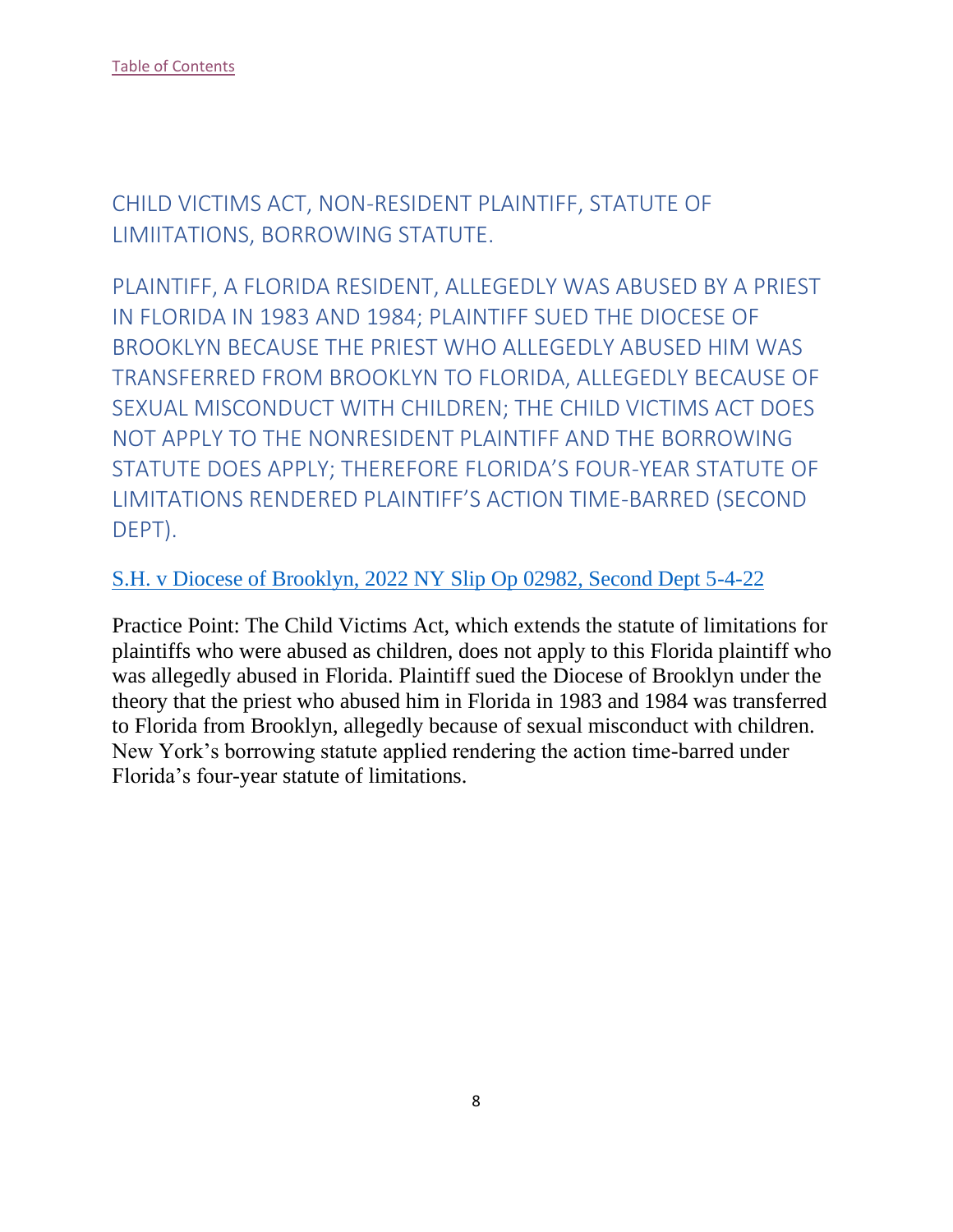<span id="page-9-0"></span>COURT OF CLAIMS, LABOR LAW-CONSTRUCTION LAW, NOTICE OF CLAIM.

<span id="page-9-1"></span>CLAIMANTS' MOTION FOR LEAVE TO FILE AND SERVE A LATE NOTICE OF CLAIM IN THIS CONSTRUCTION-ACCIDENT CASE SHOULD HAVE BEEN GRANTED (SECOND DEPT).

[Schnier v New York State Thruway Auth., 2022 NY Slip Op 03267, Second Dept](https://nycourts.gov/reporter/3dseries/2022/2022_03267.htm)  [5-18-22](https://nycourts.gov/reporter/3dseries/2022/2022_03267.htm)

Practice Point: The claimants adequately demonstrated defendants in this construction-accident case were not prejudiced by the minimal delay in filing the notice of claim and defendants were unable to demonstrate any prejudice as they had time to investigate the incident after timely receiving the accident report. Claimants' motion for leave to file and serve a late notice of claim should have been granted.

<span id="page-9-2"></span>CRIMINAL LAW, CIVIL DISCOVERY NOT PRECLUDED BY PARALLEL CRIMINAL INVESTIGATION.

<span id="page-9-3"></span>SUPREME COURT PROPERLY REFUSED TO QUASH SUPBOENAS ISSUED BY THE OFFICE OF THE ATTORNEY GENERAL (OAG) TO THE TRUMP ORGANIZATION IN THE OAG'S FRAUD INVESTIGATION; THE FACT THAT THERE IS A RELATED CRIMINAL INVESTIGATION DOES NOT PRECLUDE CIVIL DISCOVERY (FIRST DEPT).

[Matter of People of the State of New York v Trump Org., Inc., 2022 NY Slip Op](https://nycourts.gov/reporter/3dseries/2022/2022_03456.htm)  [03456, First Dept 5-26-22](https://nycourts.gov/reporter/3dseries/2022/2022_03456.htm)

Practice Point: This case stems from the Office of Attorney General's (OAG's) fraud investigation of the Trump Organization. Supreme Court properly refused to quash the OAG's subpoenas. The fact that there is a related criminal investigation does not preclude civil discovery. There was no showing the appellants' privilege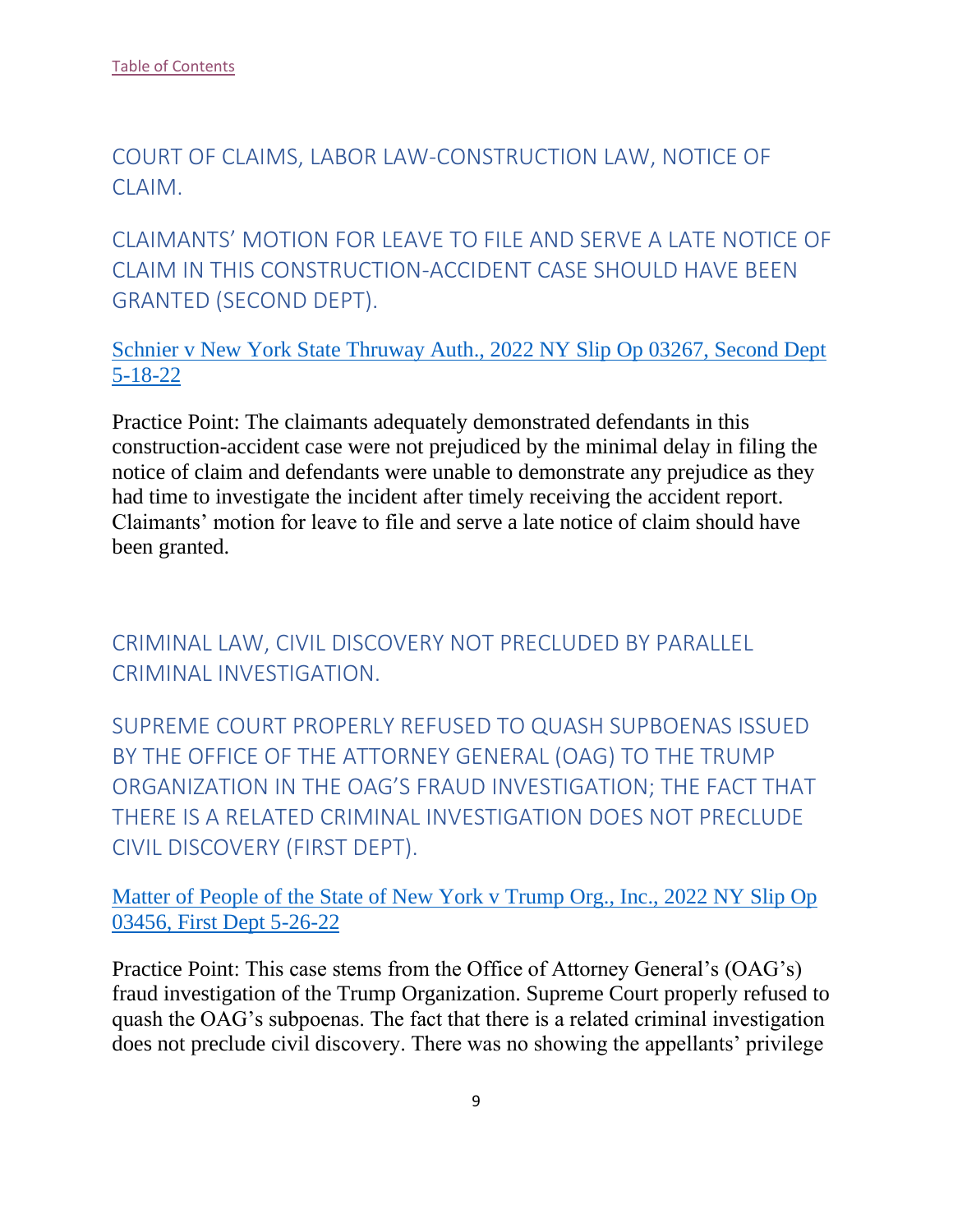against self-incrimination was being undermined by the subpoenas seeking depositions and documents.

<span id="page-10-0"></span>DISMISSAL WITHOUT PREJUDICE, BREACH OF FORUM SELECTION CLAUSE, ATTORNEY'S FEES.

<span id="page-10-1"></span>A DISMISSAL WITHOUT PREJUDICE IS NOT A FINAL DETERMINATION ON THE MERITS AND IS NOT SUBJECT TO COLLATERAL ESTOPPEL; ATTORNEY'S FEES ARE APPROPRIATE DAMAGES IN AN ACTION FOR BREACH OF A FORUM SELECTION CLAUSE (FIRST DEPT).

[Wormser Corp. v L'Oréal USA, Inc., 2022 NY Slip Op 03093, First Dept 5-10-22](https://nycourts.gov/reporter/3dseries/2022/2022_03093.htm)

Practice Point: A dismissal without prejudice is not a final determination on the merits and is not therefore subject to collateral estoppel.

Practice Point: Attorney's fees are properly demanded as damages in an action for breach of a forum selection clause.

<span id="page-10-2"></span>ELECTION LAW, VERIFICATION OF PETITION.

<span id="page-10-3"></span>THE VALIDATING PETITION SHOULD NOT HAVE BEEN DISMISSED ON THE GROUND THE PETITION WAS NOT VERIFIED; THE FAILURE TO RAISE THE OBJECTION WITH DUE DILIGENCE WAIVED IT; ALTHOUGH THE LANGUAGE IN THE PETITION WAS NOT EXACTLY THAT IN CPLR 3021, THE PETITION WAS IN FACT VERIFIED (SECOND DEPT).

ting petition was "verified" within the meaning of Election Law § 16-116. [Matter](https://nycourts.gov/reporter/3dseries/2022/2022_03190.htm)  [of Francois v Rockland County Bd. of Elections, 2022 NY Slip Op 03190, Second](https://nycourts.gov/reporter/3dseries/2022/2022_03190.htm)  [Dept 5-12-22](https://nycourts.gov/reporter/3dseries/2022/2022_03190.htm)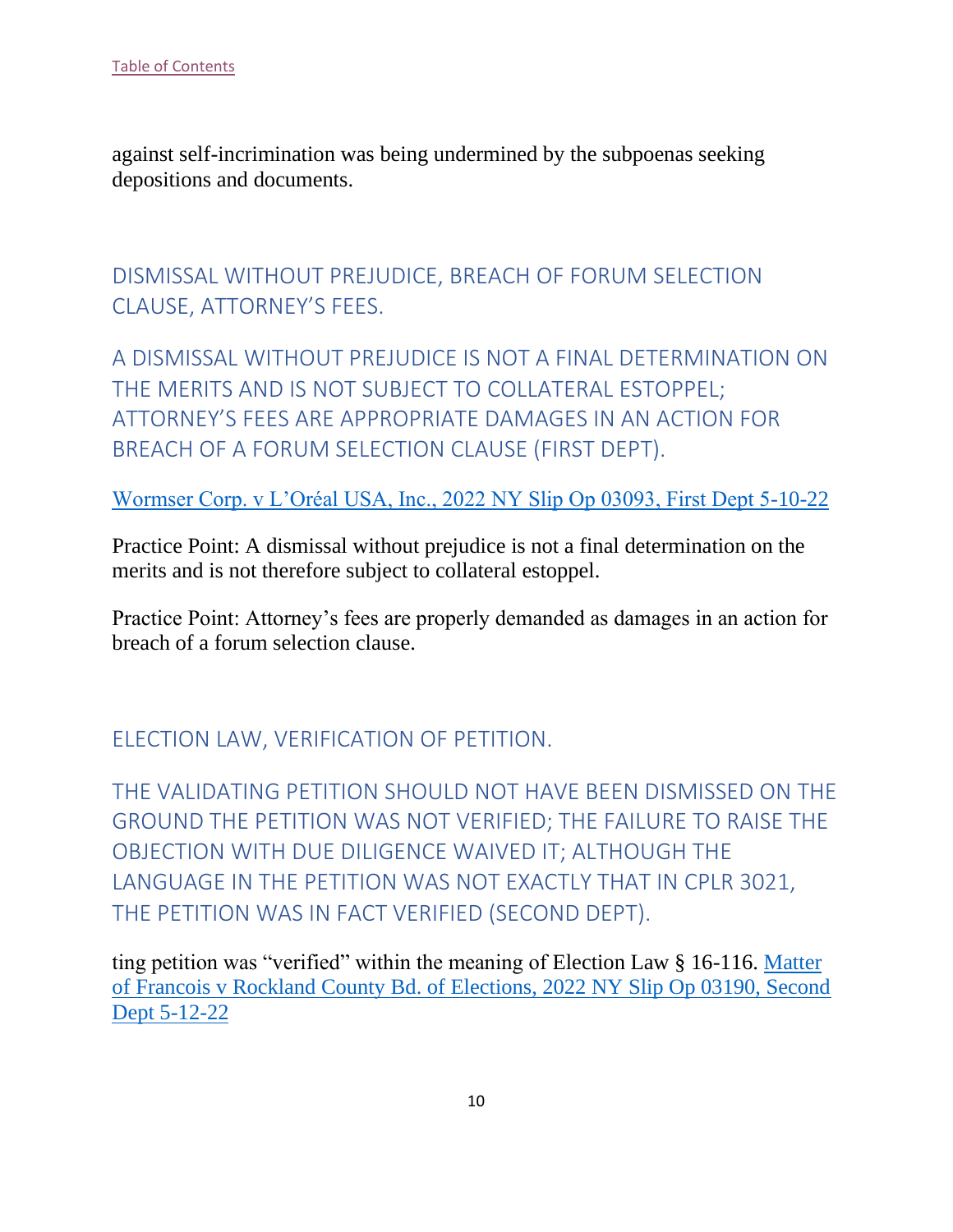Practice Point: Under the Election Law a validating petition must be verified and the absence of verification is a jurisdictional defect. The failure raise the issue with due diligence, however, waives the objection pursuant to CPLR 3021. In addition, to constitute a valid verification, the exact language in CPLR 3021 need not be used. Here he language in the validating petition. although not exactly as prescribed in CPLR 3021, was deemed sufficient to verify it.

<span id="page-11-0"></span>EXPERT DISCLOSURE, TREATING PHYSICIAN, THIRD DEPARTMENT'S UNIQUE REQUIREMENTS.

<span id="page-11-1"></span>CLAIMANT'S ATTORNEY WAS NOT AWARE OF THE THIRD DEPARTMENT'S UNIQUE REQUIREMENT OF FULL EXPERT-WITNESS DISCLOSURE FOR A TREATING PHYSICIAN; THAT WAS AN ADEQUATE EXCUSE FOR AN UNTIMELY DISCLOSURE (THIRD DEPT).

[Freeman v State of New York, 2022 NY Slip Op 03559, Third Dept 6-2-22](https://nycourts.gov/reporter/3dseries/2022/2022_03559.htm)

Practice Point: Only the Third Department requires full expert-witness disclosure for a treating physician.

<span id="page-11-2"></span>FAMILY LAW, DEFAULT, ATTORNEYS, APPEALS.

<span id="page-11-3"></span>ALTHOUGH FATHER FAILED TO APPEAR, HIS COUNSEL APPEARED AND FATHER WAS THEREFORE NOT IN DEFAULT; BECAUSE FATHER WAS NOT IN DEFAULT, APPEAL IS NOT PRECLUDED (FOURTH DEPT).

[Matter of Akol v Afet, 2022 NY Slip Op 03641, Fourth Dept 6-3-22](https://nycourts.gov/reporter/3dseries/2022/2022_03641.htm)

Practice Point: When counsel appears in Family Court, the party represented by counsel is not in default. An appeal is available to a party not in default.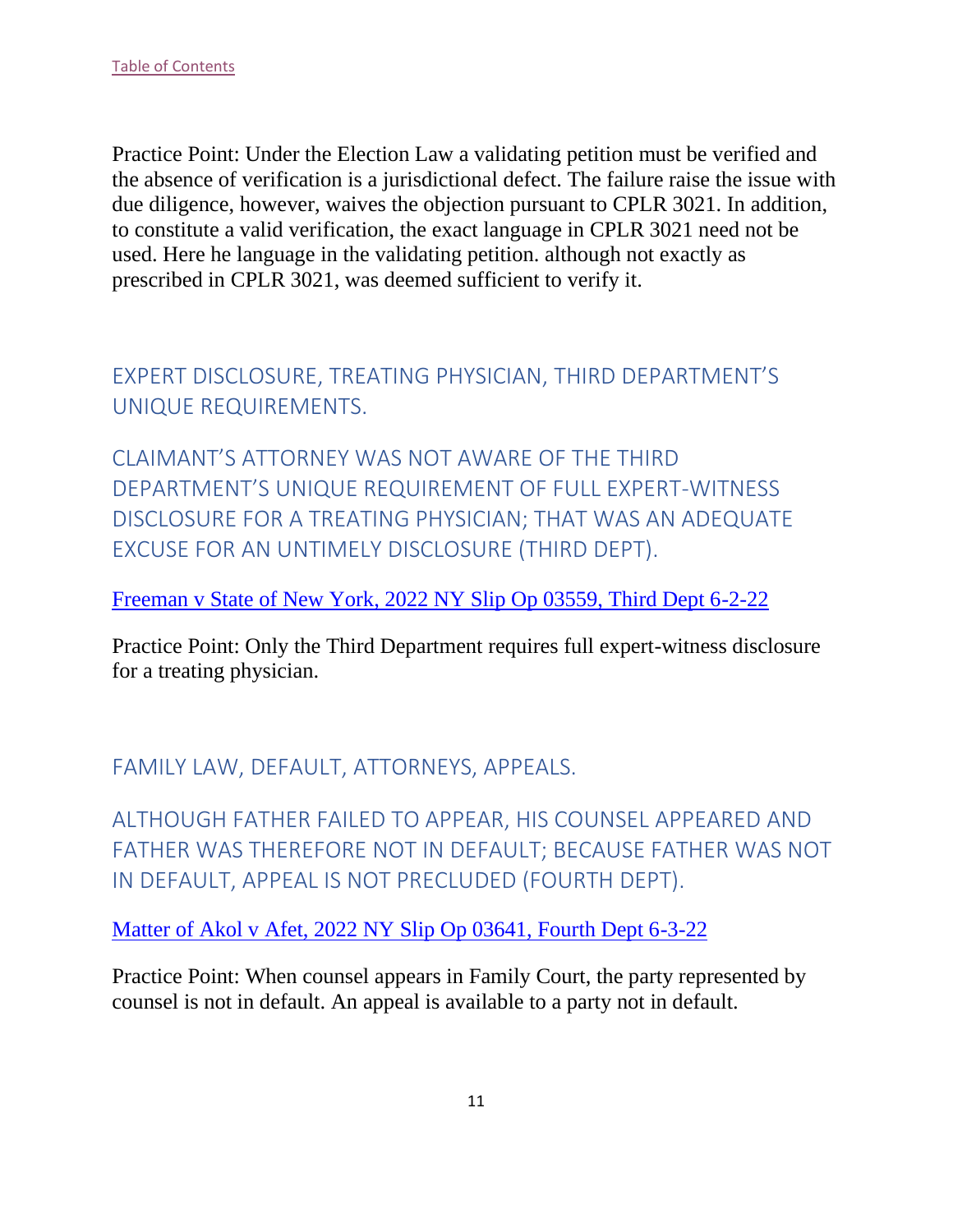<span id="page-12-0"></span>FORECLOSURE, BANK'S STANDING.

<span id="page-12-1"></span>TO CHALLENGE THE BANK'S STANDING TO FORECLOSE THE DEFENDANT MUST ASSERT THE LACK OF STANDING AS AN AFFIRMATIVE DEFENSE; MERELY DENYING THE RELEVANT ALLEGATIONS IN THE COMPLAINT IS NOT ENOUGH (SECOND DEPT).

[Aurora Loan Servs., LLC v Jemal, 2022 NY Slip Op 02970, Second Dept 5-4-22](https://nycourts.gov/reporter/3dseries/2022/2022_02970.htm)

Practice Point: Lack of standing in a foreclosure action must be raised as an affirmative defense. It is not enough to deny the relevant allegations in the foreclosure complaint.

<span id="page-12-2"></span>FORECLOSURE, REAL PROPERTY ACTIONS AND PROCEEDINGS LAW (RPAPL), STATUTE OF LIMITATIONS, ONLY AN EXPLICIT ACKNOWLEDGMENT OF THE MORTGAGE DEBT WILL REVIVE AN EXPIRED STATUTE OF LIMITATIONS.

<span id="page-12-3"></span>ONLY AN EXPRESS ACKNOWLEDEMENT OF THE MORTGAGE DEBT PURSUANT TO GENERAL OBLIGATIONS LAW 17-105 COULD REVIVE OR TOLL THE STATUTE OF LIMITATIONS IN THIS FORECLOSURE ACTION; THE REFERENCES TO THE MORTGAGE DEBT IN FINANCIAL STATEMENTS AND TAX RETURNS PROVIDED TO THE MORTGAGOR BY THE MORTGAGEE WERE NOT ENOUGH (CT APP).

[Batavia Townhouses, Ltd. v Council of Churches Hous. Dev. Fund Co., Inc., 2022](https://www.nycourts.gov/reporter/3dseries/2022/2022_03361.htm)  [NY Slip Op 03361, CtApp 5-24-22](https://www.nycourts.gov/reporter/3dseries/2022/2022_03361.htm)

Practice Point: Here references to the mortgage debt in financial statements and tax returns provided to the mortgagor by the mortgagee did not revive or toll the statute of limitations on the underlying foreclosure action. Pursuant to General Obligations Law 17-105, only an express acknowledgement of the mortgage would revive the action.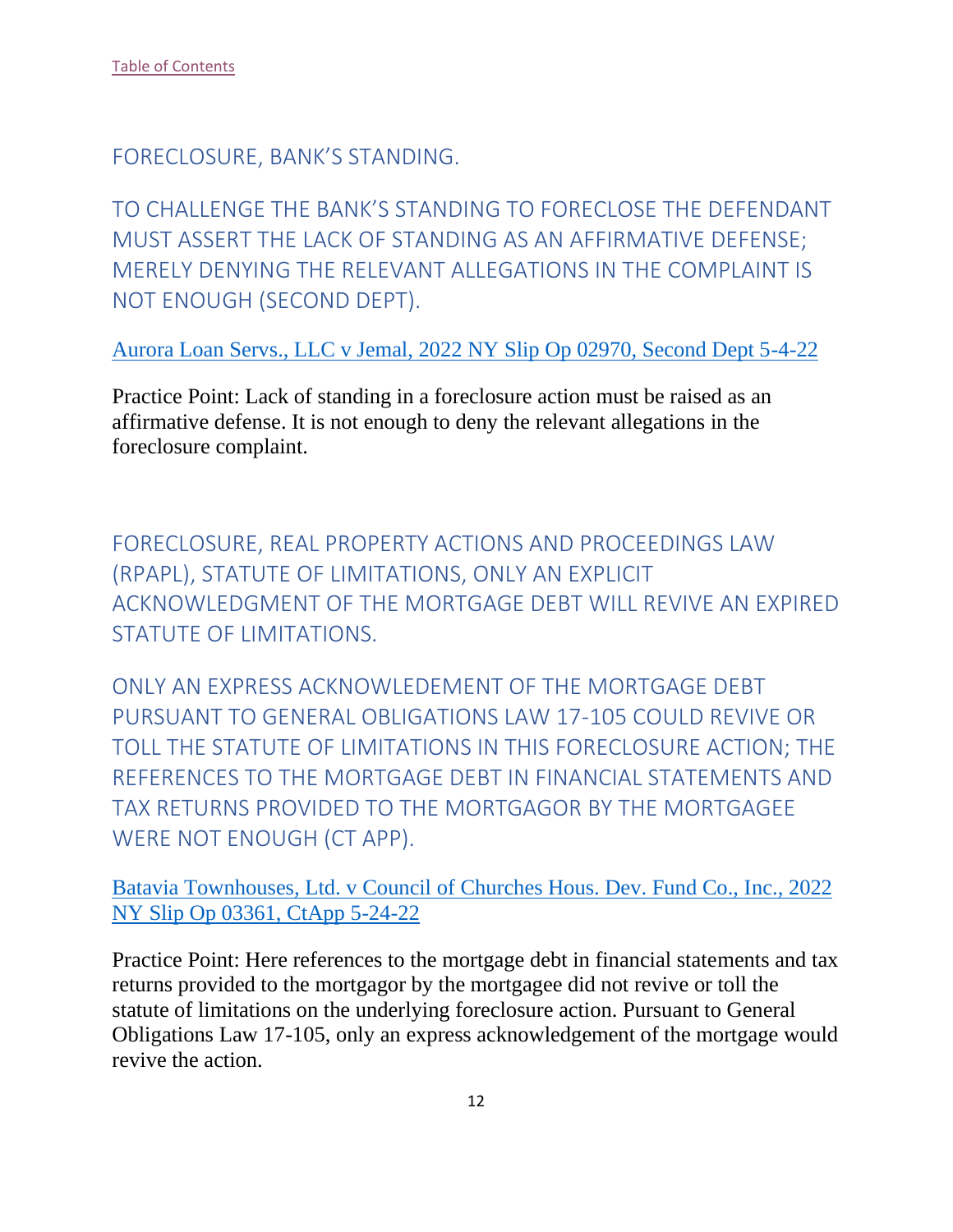<span id="page-13-0"></span>GOOD FAITH EFFORT TO FILE AND SERVE OPPOSITION PAPERS.

<span id="page-13-1"></span>PETITIONER DEMONSTRATED A GOOD FAITH EFFORT TO TIMELY FILE AND SERVE HIS OPPOSITION PAPERS AND DEMONSTRATED A POTENTIALLY MERITORIOUS CAUSE OF ACTION; SUPREME COURT HAD REFUSED TO CONSIDER THE OPPOSITION PAPERS BEFORE ISSUING ITS ORDER DISMISSING THE PETITION; THE ORDER SHOULD HAVE BEEN VACATED (SECOND DEPT).

[Matter of Brennan v County of Rockland, 2022 NY Slip Op 03240, Second Dept](https://nycourts.gov/reporter/3dseries/2022/2022_03240.htm)  [5-16-22](https://nycourts.gov/reporter/3dseries/2022/2022_03240.htm)

Practice Point: Here petitioner's good faith effort to timely file and serve his opposition papers demonstrated he did not intend to abandon the action. Supreme Court should not have refused to consider his opposition papers before issuing its order dismissing the petition. The order should have been vacated.

<span id="page-13-2"></span>JUDGES, SUA SPONTE DISMISSAL.

<span id="page-13-3"></span>ABSENT "EXTRAORDINARY CIRCUMSTANCES," A JUDGE DOES NOT HAVE THE AUTHORITY TO, SUA SPONTE, DISMISS A COMPLAINT (SECOND DEPT).

[Binder v Tolou Realty Assoc., Inc., 2022 NY Slip Op 03223, Second Dept 5-18-22](https://nycourts.gov/reporter/3dseries/2022/2022_03223.htm)

Practice Point: Absent so-called "extraordinary circumstances." a judge does not have the authority to, sua sponte, dismiss a complaint. Here plaintiff's evidence was not sufficient to support a default judgment, but that insufficiency did not justify dismissing the complaint.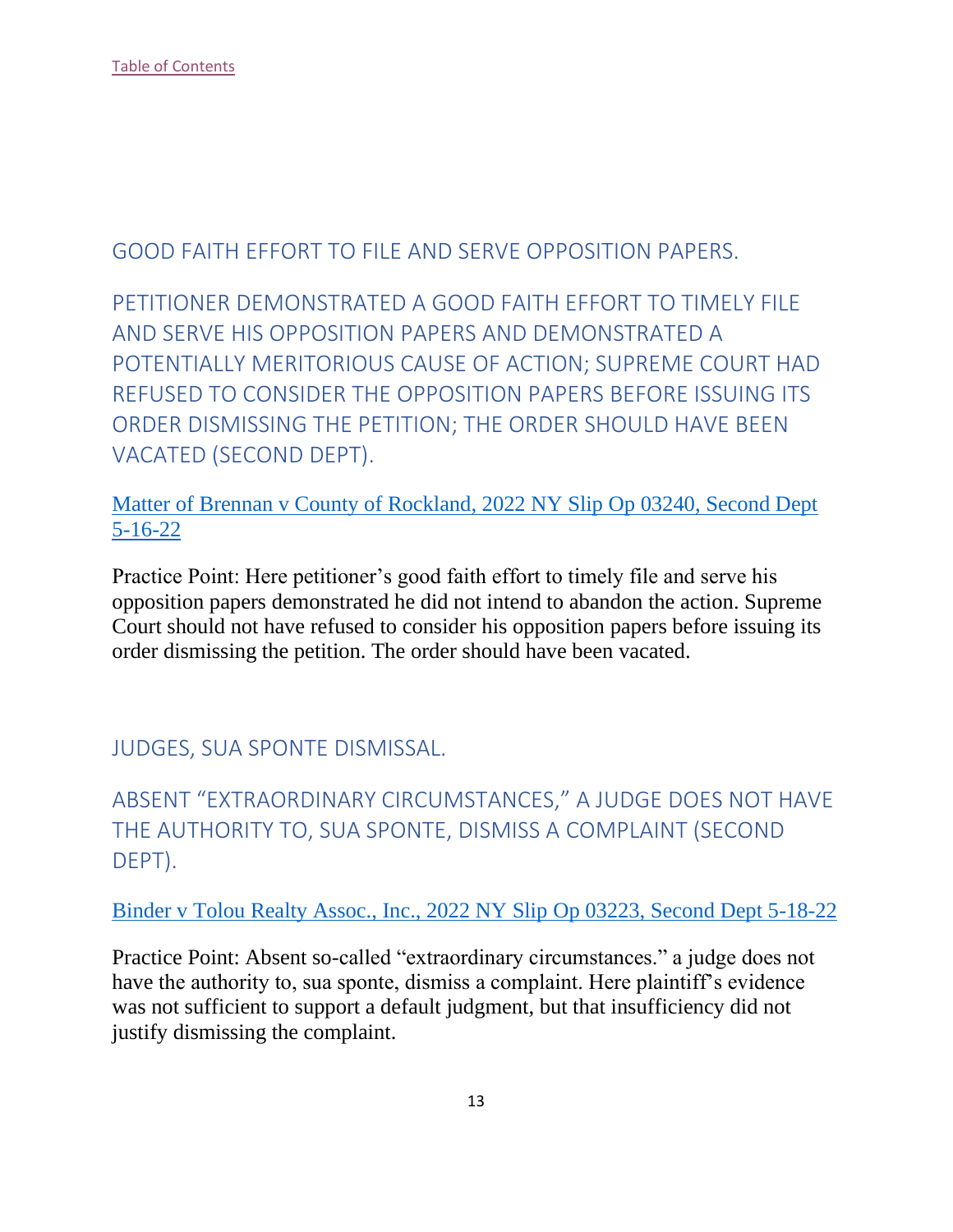<span id="page-14-0"></span>LIMITED LIABILITY COMPANY LAW, REAL PROPERTY LAW, DEFAULT, LIS PENDENS.

<span id="page-14-1"></span>THE LLC'S FAILURE TO CHANGE THE ADDRESS ON FILE WITH THE SECRETARY OF STATE IS NOT A SUFFICIENT EXCUSE FOR A DEFAULT; PARTIES TO WHICH THE SUBJECT PROPERTY WAS TRANSFERRED AFTER THE LIS PENDENS WAS FILED ARE NOT NECESSARY PARTIES BECAUSE THEY ARE BOUND BY THE RESULT IN THIS ACTION (FIRST DEPT).

#### [Majada Inc. v E&A RE Capital Corp., 2022 NY Slip Op 03476, First Dept 5-31-22](https://nycourts.gov/reporter/3dseries/2022/2022_03476.htm)

Practice Point: A limited liability corporation's (LLC's) failure to change the address on file with the Secretary of State is not an acceptable excuse for a default. Because a lis pendens was filed against the defendant's property here, the parties to which the property was subsequently transferred are bound by the result of this action and are not, therefore, necessary parties.

<span id="page-14-2"></span>LONG-ARM JURISDICTION.

<span id="page-14-3"></span>NEW YORK DID NOT HAVE LONG-ARM JURISDICTION OVER A BAVARIAN STEM DONOR REGISTRY INVOLVED IN DECEDENT'S PHYSICIANS' SEARCH FOR A BONE-MARROW MATCH TO TREAT LEUKEMIA (FIRST DEPT).

[Aloisio v New York-Presbyt./Weill Cornell Med. Ctr., 2022 NY Slip Op 03205,](https://nycourts.gov/reporter/3dseries/2022/2022_03205.htm)  [First Dept 5-17-22](https://nycourts.gov/reporter/3dseries/2022/2022_03205.htm)

Practice Point: A Bavarian stem donor registry did not have sufficient contacts with New York to allow New York to exercise long-arm jurisdiction over the registry. The registry played a role in decedent's physicians' search for a bonemarrow match to treat decedent's leukemia. The registry had no presence in New York and did not purposely conduct activities in New York. Even if the long-arm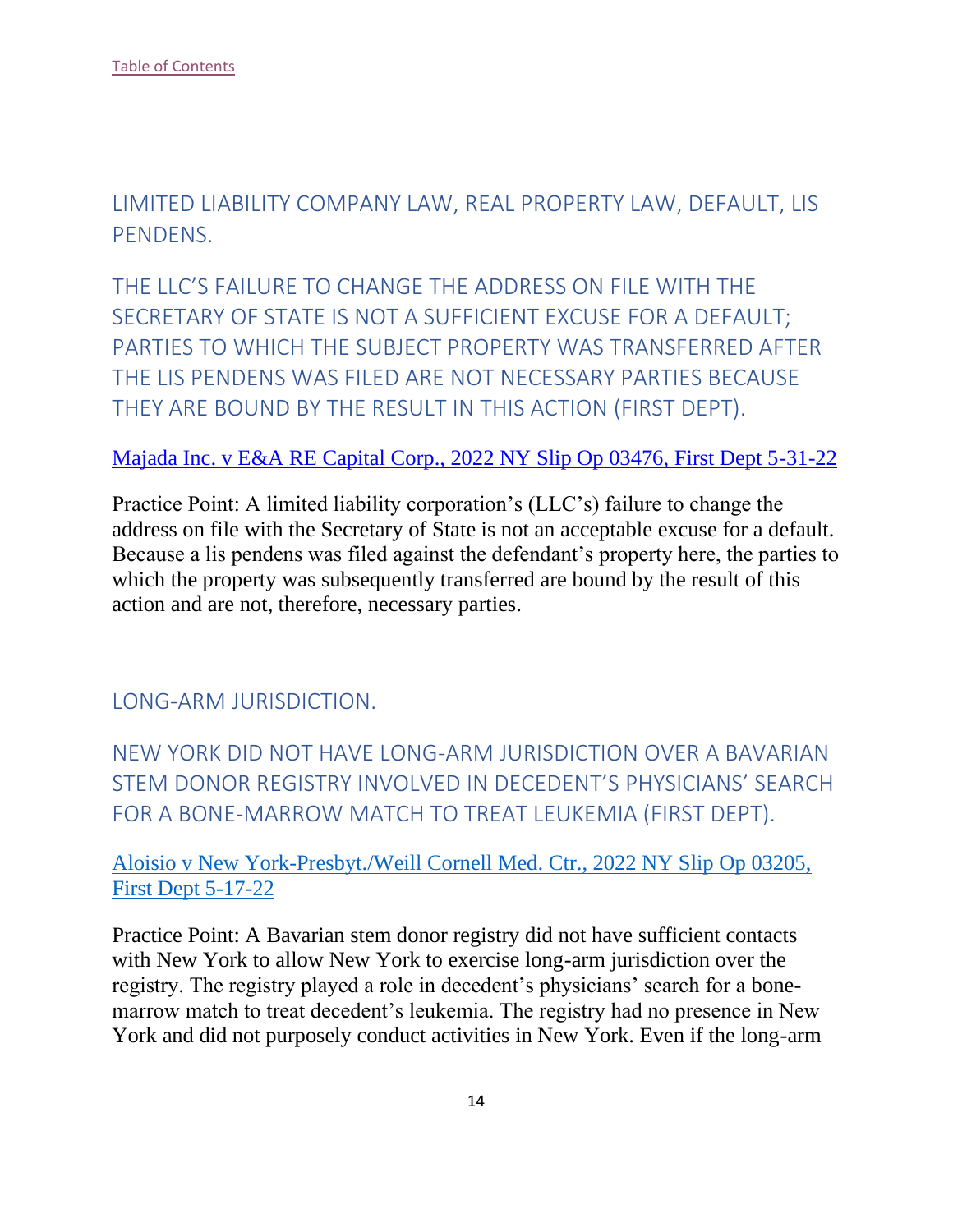statute applied, the registry did not have the minimum contacts with New York required under a due-process analysis.

## <span id="page-15-0"></span>LONG-ARM JURISDICTION.

<span id="page-15-1"></span>PLAINTIFF, A TEXAS RESIDENT WHO WAS A FLIGHT ATTENDANT FOR 30 YEARS WITH MONTHLY STAY-OVERS IN NEW YORK, DEMONSTRATED NEW YORK HAD LONG-ARM JURISDICTION OVER THE NEW JERSEY COMPANY WHICH MANUFACTURED AND DISTRIBUTED TALCUM POWDER PLAINTIFF USED; THE TALCUM POWDER ALLEGEDLY CAUSED PLAINTIFF'S MESOTHELIOMA (FIRST DEPT).

#### [English v Avon Prods., Inc., 2022 NY Slip Op 03571, First Dept 6-2-22](https://nycourts.gov/reporter/3dseries/2022/2022_03571.htm)

Practice Point: Even though plaintiff was a Texas resident and the company she was suing was based in New Jersey, she was able to sue using New York courts. Plaintiff was a flight attendant for 30 years with monthly stay-overs in New York. Defendant had an office in New York and marketed the talcum powder which allegedly cause plaintiff's mesothelioma nationwide.

## <span id="page-15-2"></span>MOTIONS TO RENEW, SUCCESSIVE SUMMARY JUDGMENT MOTIONS.

<span id="page-15-3"></span>WHEN THE FAILURE TO PRESENT FACTS IN A PRIOR MOTION IS NOT JUSTIFIED, THE SECOND MOTION DOES NOT FIT THE CRITERIA FOR A MOTION TO RENEW OR AN ALLOWABLE SUCCESSIVE SUMMARY JUDGMENT MOTION (SECOND DEPT).

#### [Wells Fargo Bank, N.A. v Osias, 2022 NY Slip Op 03275, Second Dept 5-18-22](https://nycourts.gov/reporter/3dseries/2022/2022_03275.htm)

Practice Point: Attempting to bring a second motion which includes "new" facts, without a reasonable justification for leaving them out of the first motion, does not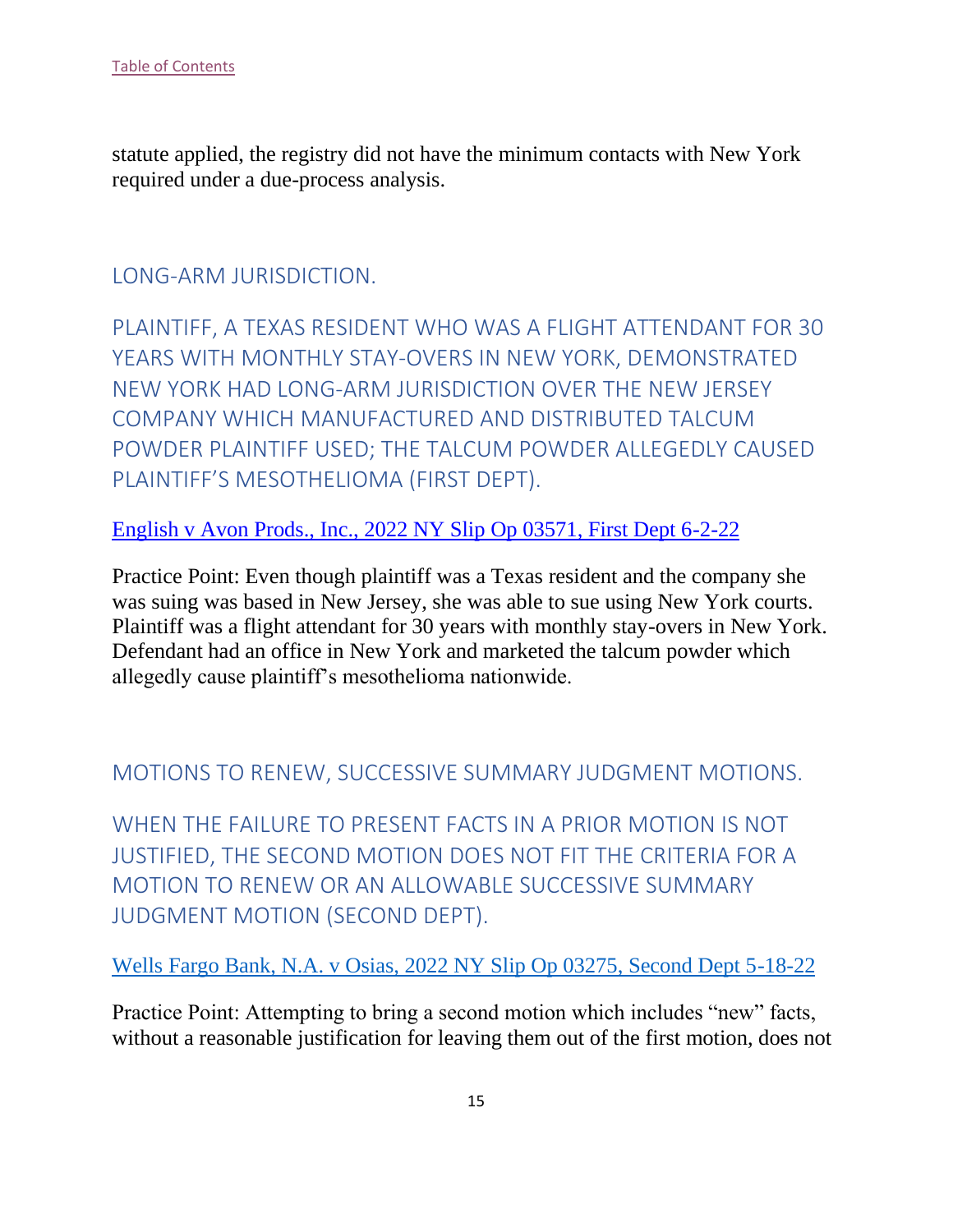fit the criteria for a motion to renew or an allowable successive summary judgment motion.

## <span id="page-16-0"></span>PLEADING, CONTRACT LAW, FRAUD, DUPLICATIVE CAUSES OF ACTION.

<span id="page-16-1"></span>THE FRAUD CAUSE OF ACTION SHOULD NOT HAVE BEEN DISMISSED BECAUSE IT WAS NOT DUPLICATIVE OF THE BREACH OF CONTRACT CAUSE OF ACTION; CRITERIA EXPLAINED (FIRST DEPT).

#### [IS Chrystie Mgt. LLC v ADP, LLC, 2022 NY Slip Op 02950, First Dept 5-3-22](https://nycourts.gov/reporter/3dseries/2022/2022_02950.htm)

Practice Point: Fraud causes of action are often dismissed as duplicative of breachof-contract causes of action. Here the fraud cause of action should not have been dismissed because the misrepresentations concerned present facts, not a future intent to perform. In addition, the complaint sought damages for fraud that were not sought for breach of contract.

<span id="page-16-2"></span>PUNITIVE DAMAMGES, CONTRACT LAW, INSURANCE LAW.

<span id="page-16-3"></span>PLAINTIFF'S CLAIM FOR PUNITIVE DAMAGES IN THIS BREACH OF AN INSURANCE CONTRACT ACTION SHOULD HAVE BEEN DISMISSED, CRITERIA EXPLAINED (SECOND DEPT).

[Schlusselberg v New York Cent. Mut. Fire Ins. Co., 2022 NY Slip Op 03539,](https://nycourts.gov/reporter/3dseries/2022/2022_03539.htm)  [Second Dept 6-1-22](https://nycourts.gov/reporter/3dseries/2022/2022_03539.htm)

Practice Point: The criteria for punitive damages for breach of contract are difficult to meet. The defendant's conduct must amount to an independent tort, be morally reprehensible, wantonly dishonest, and criminally indifferent to civil obligations. Here, those criteria were not met by the allegations of breach of an insurance contract.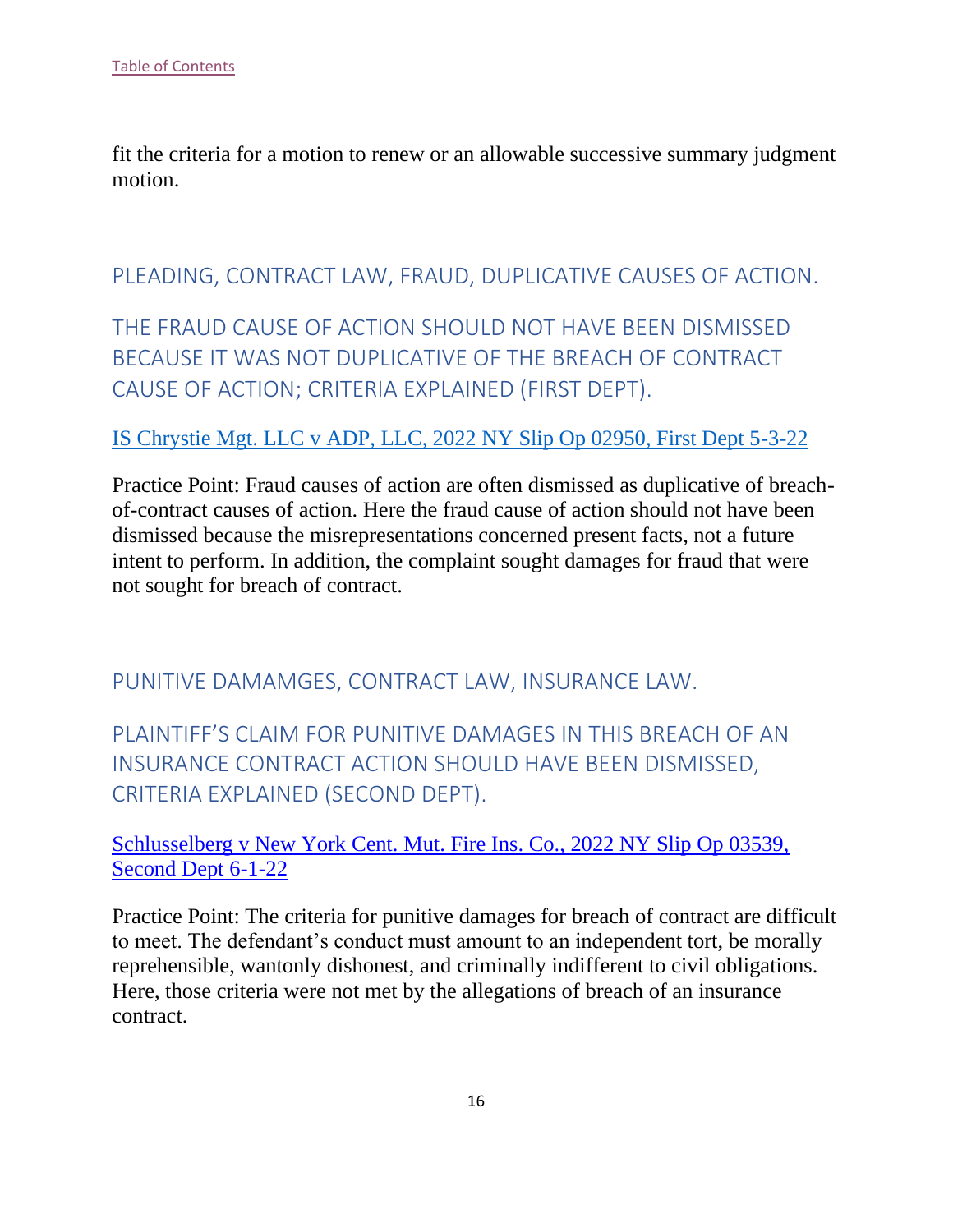## <span id="page-17-0"></span>REAL PROPERTY LAW, JOINT VENTURE, LIS PENDENS.

<span id="page-17-1"></span>PLAINTIFF WAS SEEKING THE PROCEEDS OF A JOINT VENTURE, WHICH, UNDER PARTNERSHIP LAW, INVOLVES PERSONAL PROPERTY, NOT REAL PROPERTY; PLAINTIFF HAD NO INTEREST IN THE REAL PROPERTY WHICH WAS TO BE USED AS AN INN OPERATED AS A JOINT VENTURE; THERFORE THE LIS PENDENS FILED BY PLAINTIFF SHOULD HAVE BEEN CANCELLED (FOURTH DEPT).

#### [Renfro v Herrald, 2022 NY Slip Op 03593,](https://nycourts.gov/reporter/3dseries/2022/2022_03593.htm) Fourth Dept 6-3-22

Practice Point: Partnership law applies to joint ventures. Here the joint venture was the operation of an inn. Plaintiff sought the assets of the joint venture, which involves only personal property, not real property. Plaintiff had no interest in the real property (the inn). Therefore the lis pendens filed by the plaintiff should have been cancelled.

## <span id="page-17-2"></span>RELATION-BACK DOCTRINE, STATUTE OF LIMITATIONS.

<span id="page-17-3"></span>THE RELATION-BACK DOCTRINE DID NOT APPLY TO SAVE THE AMENDED PETITION CHALLENGING A USE VARIANCE; THE INTITIAL PETITION FAILED TO NAME A NECESSARY PARTY WHO WAS KNOWN TO THE PETITIONERS AND WAS DISMISSED ON THAT GROUND; THE AMENDED PEITITION, WHICH NAMED THE NECESSARY PARTY, WAS DISMISSED AS TIME-BARRED; BECAUSE THE PETITIONERS HAD NO DOUBT ABOUT WHO THE NECESSARY PARTY WAS AND HAD NAMED HER IN A PRIOR PETITION, THE RELATION-BACK DOCTRINE COULD NOT BE INVOKED (SECOND DEPT).

[Matter of Nemeth v K-Tooling, 2022 NY Slip Op 03034, Second Dept 5-4-22](https://nycourts.gov/reporter/3dseries/2022/2022_03034.htm)

Practice Point: Here a necessary party was not named in the petition and the petition was dismissed for that reason. The amended petition, which named the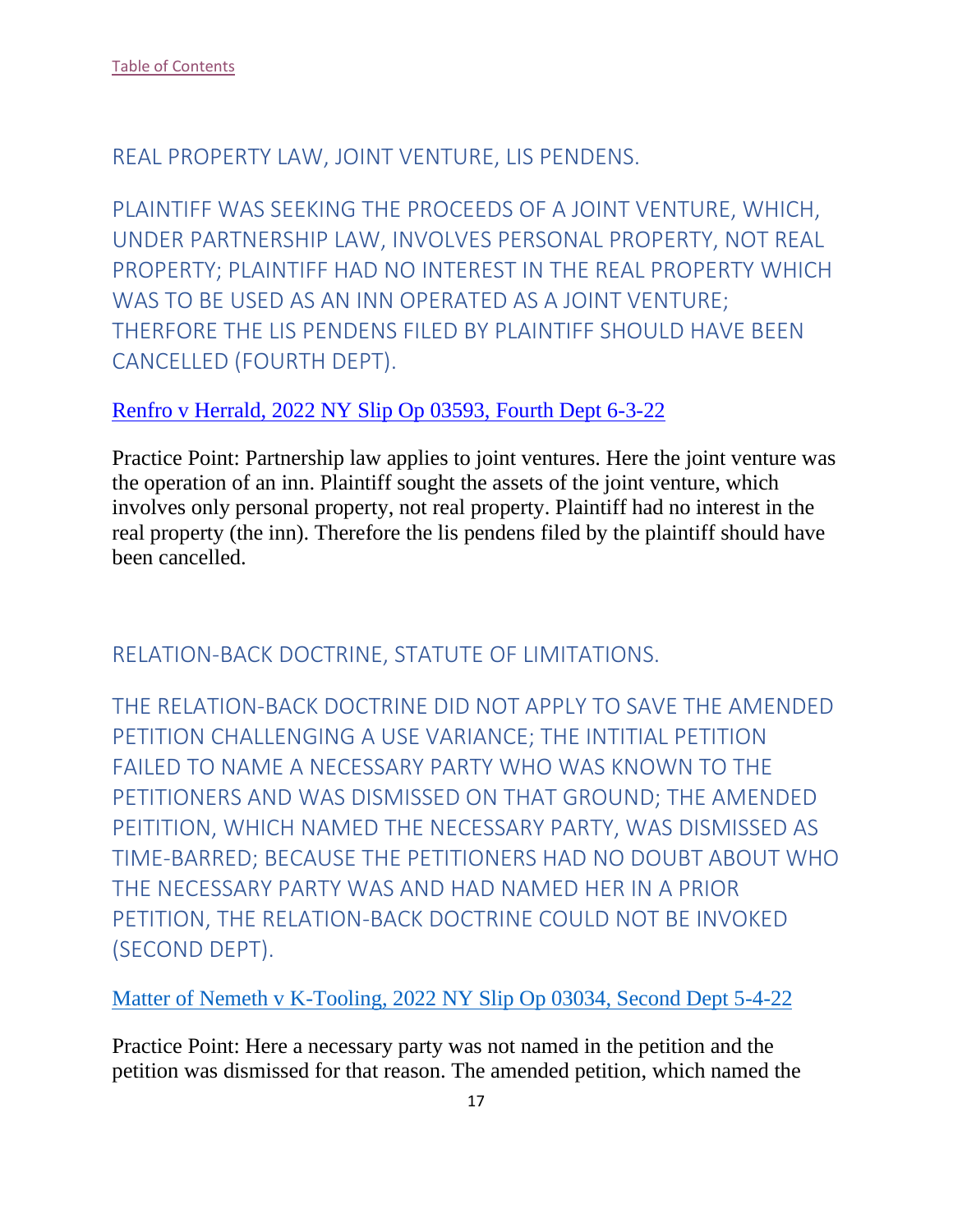necessary party, was time-barred. The relation-back doctrine could not be invoked to save the amended petition because the identity of the necessary party was known to the petitioners who had named her in a related petition in 2013.

<span id="page-18-0"></span>REPLIES, EVIDENCE FIRST PRESENTED IN REPLY, LABOR LAW-CONSTRUCTION LAW, WORKERS' COMPENSATION.

<span id="page-18-1"></span>PLAINTIFF'S SUMMARY JUDGMENT MOTION ON HIS LABOR LAW 241(6) CAUSE OF ACTION SHOULD HAVE BEEN DENIED BECAUSE IT WAS BASED ON EVIDENCE FIRST PRESENTED IN REPLY; PLAINTIFF WAS COLLATERALY ESTOPPED FROM CLAIMING TRAUMATIC BRAIN INJURY AND COGNITIVE DISORDER BY THE RULING IN HIS WORKERS' COMPENSATION CASE (FIRST DEPT).

[Douglas v Tishman Constr. Corp., 2022 NY Slip Op 03344, First Dept 5-24-22](https://nycourts.gov/reporter/3dseries/2022/2022_03344.htm)

Practice Point: Evidence first presented in reply and which does not address anything raised by the other party's opposition papers should not be considered by the court. A ruling in a Workers' Compensation case, here rejecting the worker's traumatic brain injury and cognitive disorder claims, may preclude the same claims in a Labor Law action pursuant to the collateral estoppel doctrine.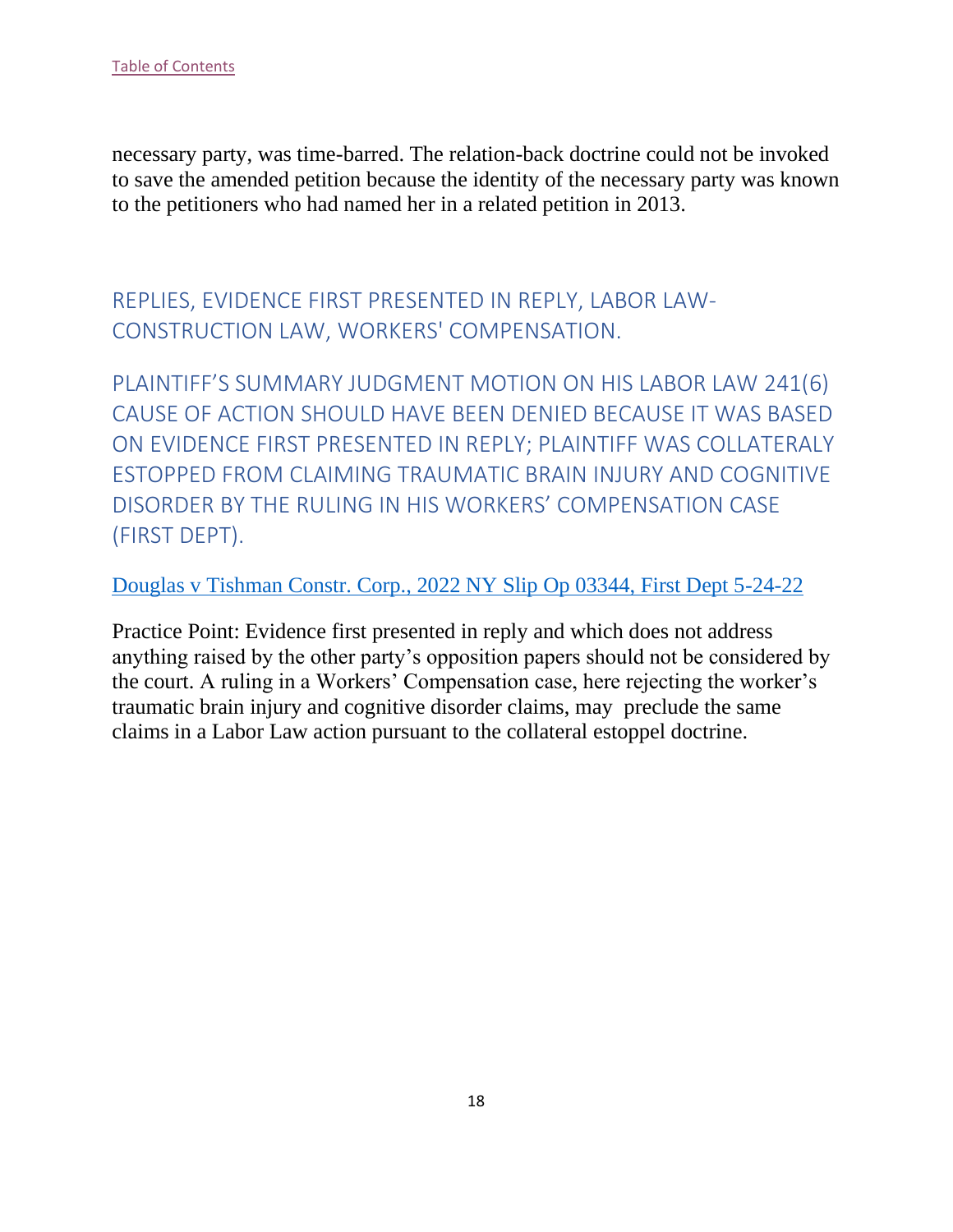#### <span id="page-19-0"></span>RES JUDICATA.

<span id="page-19-1"></span>HERE THE DOCTRINE OF RES JUDICATA PRECLUDED PLAINTIFF'S FRAUDULENT CONVEYANCE ACTION; THE CAUSE OF ACTION COULD HAVE BEEN RAISED IN THE PRIOR ACTION WHICH WAS DISMISSED (FIRST DEPT).

Aboelnaga v National Bank of Can., 2022 NY Slip Op 03467, First Dept 5-31-22

Practice Point: The doctrine of res judicata precludes causes of action which could have been investigated and raised in a prior action.

<span id="page-19-2"></span>SECURITIES, THE STRICT PLEADING REQUIREMENTS FOR FRAUD DO NOT APPLY TO VIOLATIONS OF SECURITIES ACT.

<span id="page-19-3"></span>PLAINTIFFS STATED CAUSES OF ACTION FOR VIOLATIONS OF THE SECURITIES ACT BASED UPON ALLEGEDLY MISLEADING INFORMATION IN THE SECONDARY PUBLIC OFFERING (SPO) (FIRST DEPT).

Erie County Empls.' Retirement Sys. v NN, Inc., 2022 NY Slip Op 03473, First Dept 5-31-22

Practice Point: The heightened pleading requirements for fraud (CPLR 3016) do not apply to the causes of action here alleging violations of the Securities Act allegedly misleading information in a secondary public offering (SPO).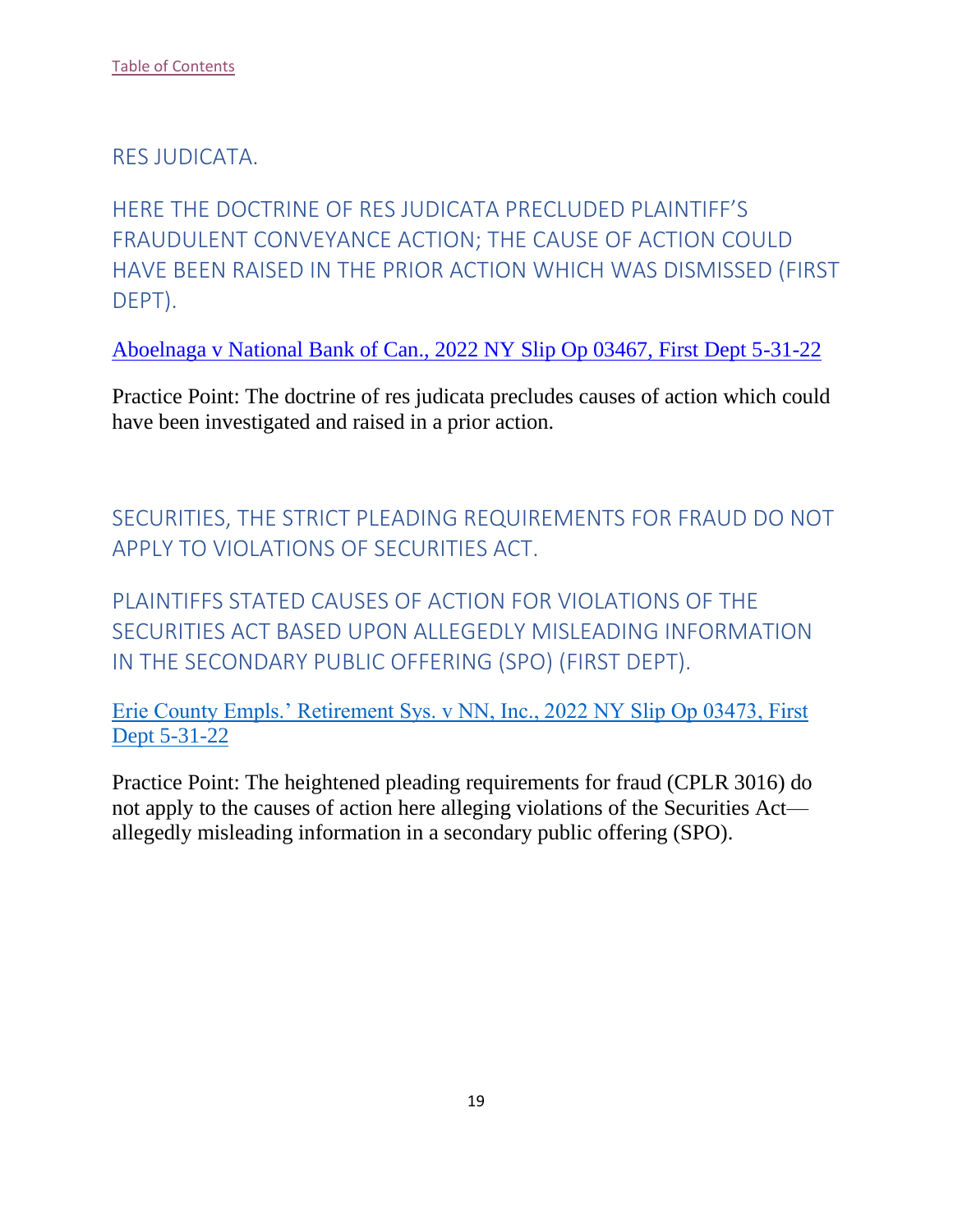## <span id="page-20-0"></span>SOVEREIGN IMMUNITY, NEGLIGENCE, TRAFFIC ACCIDENTS.

<span id="page-20-1"></span>PLAINTIFF WAS STRUCK BY A NEW JERSEY TRANSIT CORP (NJT) BUS IN NEW YORK; NJT IS AN ARM OF THE STATE OF NEW JERSEY AND THE SOVEREIGN IMMUNITY DOCTRINE APPLIES; HOWEVER, UNDER NEW JERSEY LAW PLANTIFF CANNOT SUE IN NEW JERSEY BECAUSE THE CAUSE OF ACTION DID NOT ARISE THERE; APPLYING THE FORUM NON CONVENIENS DOCTRINE AS AN ANALYTICAL FRAMEWORK, PLAINTIFF'S NEW YORK LAWSUIT WAS ALLOWED TO GO FORWARD (FIRST DEPT).

#### Colt v New Jersey Tr. Corp., 2022 NY Slip Op 03343, First Dept 5-24-22

Practice Point: A bus operated by the New Jersey Transit Corp (NJT) struck plaintiff in New York. NJT is an arm of the state of New Jersey to which the sovereign immunity doctrine applies. But, under New Jersey law, the suit cannot be brought in New Jersey. After analyzing the case using the forum non coveniens criteria, the First Department allowed the New York lawsuit to go forward.

<span id="page-20-2"></span>UNTIMELY ANSWER AS NOTICE OF APPEARANCE.

<span id="page-20-3"></span>DEFENDANT'S UNTIMELY ANSWER WAS REJECTED BY PLAINTIFF BUT PLAINTIFF DEEMED THE ANSWER TO BE A NOTICE OF APPEARANCE; DEFENDANT DID NOT OBJECT; AN APPEARANCE IS THE EQUIVALENT OF SERVICE OF A SUMMONS; THEREFORE DEFENDANT WAIVED THE LACK-OF-PERSONAL-JURISDICTION DEFENSE (SECOND DEPT).

Deutsche Bank Natl. Trust Co. v Muzac, 2022 NY Slip Op 02978, Second Dept 5- 4-22

Practice Point: Here defendant's late answer was rejected but plaintiff informed defendant it considered the answer to be a notice of appearance. Defendant did not object. An appearance is equivalent to service of a summons. Therefore defendant waived the lack-of-personal-jurisdiction defense.